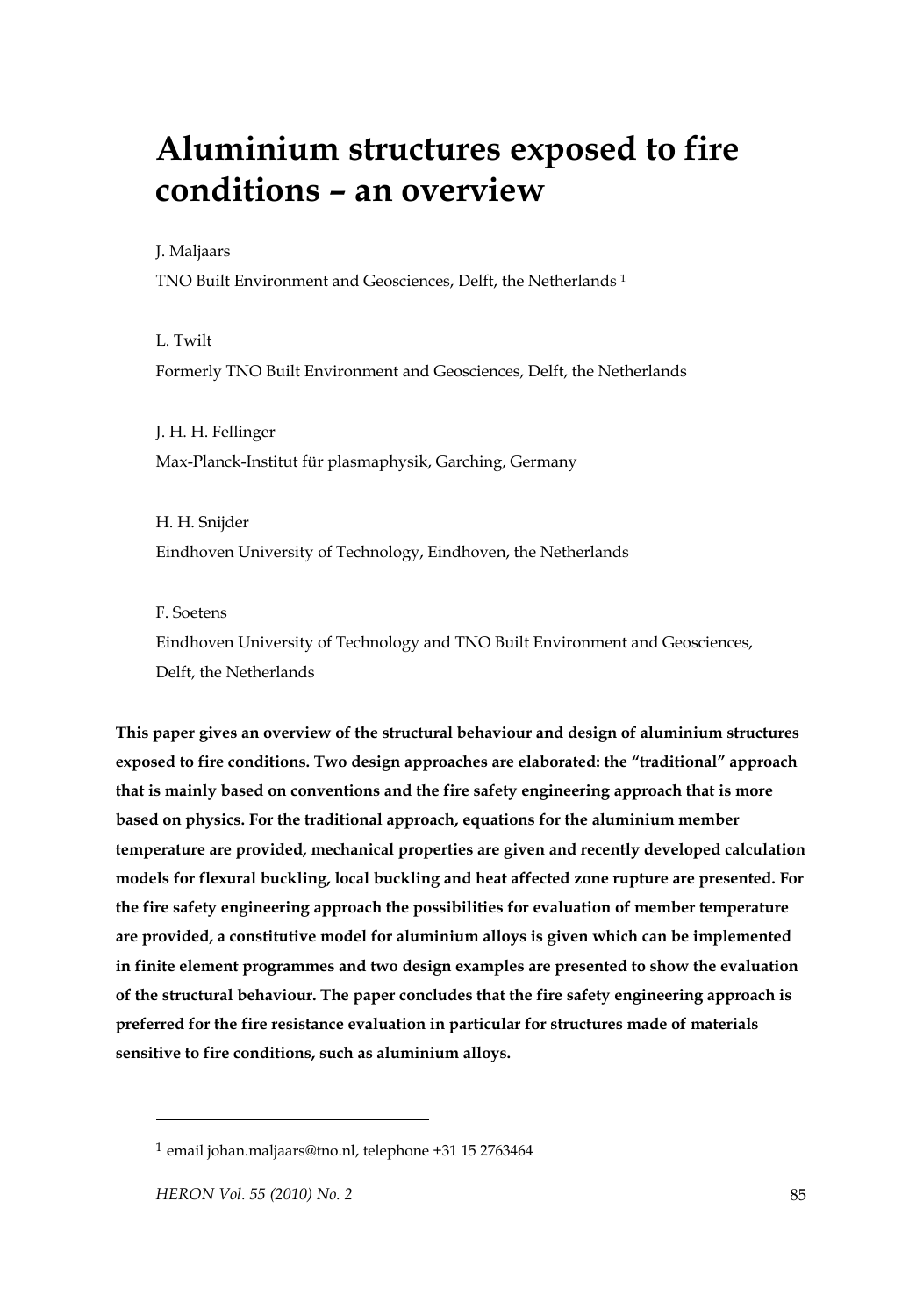*Keywords: Fire design, fire safety engineering, elevated temperature, heating, creep, aluminium, local buckling, flexural buckling, heat affected zone* 

## **1 Introduction**

Aluminium alloys (hereafter called aluminium) are used more and more in load-bearing structures such as bodies of fast ships and yachts, parts of drill platforms and roofs with large spans. The main advantageous material properties in this respect are the relatively high ratio between the strength and the density, the relatively good corrosion resistance and the possibility to extrude sections which provides the possibility to design optimal sections. One of the main drawbacks of aluminium of the above mentioned applications is the relatively fast reduction of constitutive properties at elevated temperatures. This is why fire design is an important part of the entire design for many aluminium structures.

Recently, a number of research studies were undertaken in The Netherlands into the behaviour of fire exposed aluminium structures. A PhD study focussed on the constitutive properties of the material and on the failure mechanism of local buckling of columns [Maljaars, 2008]. A joint-industry project provided design strategies and gave insight into flexural buckling of columns and the behaviour of welded connections [Maljaars and Soetens, 2006 and 2009a]. A second PhD study recently started on the behaviour of beams (Van der Meulen, 2009). This paper gives an overview of the knowledge in [Maljaars, 2008] and [Maljaars and Soetens, 2006 and 2009a]. The paper distinguishes between the two major design strategies used in practice. The "traditional" fire design approach is mainly based on conventions, while the fire safety engineering (FSE) strategy is more based on physical and mechanical principles. In the latter strategy, the fire model and the mechanical response model provide a better approximation of reality as compared to the former strategy. Background to both strategies are provided e.g. in [Dotreppe et al., 1990], [Kruppa, 1996], [Kruppa et al., 2005] and [Twilt et al., 1991]. Table I gives an overview of the different steps that need to be undertaken in these strategies. The first two steps are independent of the structural material and are not elaborated in this paper. This paper focuses on steps 3-5. Note that the FSE approach is suitable for a probabilistic evaluation (level II or level III evaluation) as well as for an evaluation with "fixed" values for parameters in combination with partial factors (level I evaluation). This paper uses a level I evaluation.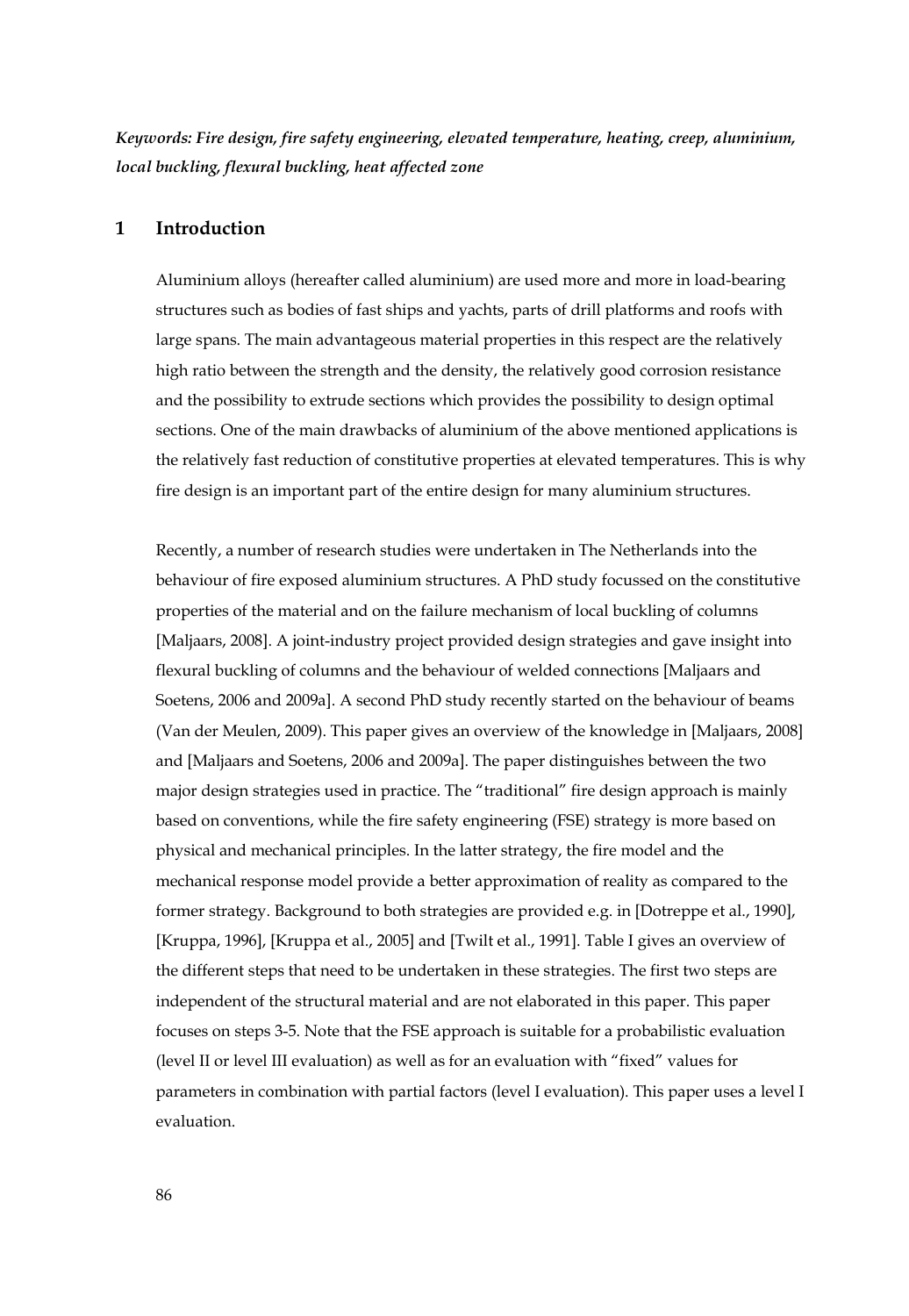# **2 Heating**

#### *2.1 Relevant thermal material properties*

The member temperature is determined on the basis of heat transfer properties, aluminium properties and – if applied – characteristics of the fire insulation. The relevant gas properties - resulting from step 2 of Table 1 - are:

- Gas temperature  $\theta_\varrho$  and convection coefficient  $\alpha_c$ , for heating by convection;
- Radiation temperature  $\theta_r$  and emissivity of the fire  $\varepsilon_{fi}$ , for heating by radiation.

The relevant aluminium properties are:

Thermal conductivity  $\lambda_{al}$ , The thermal conductivity depends on the temperature and the alloy. At room temperature  $\lambda_{al}$  is between 100 and 250 W/mK, depending on the alloy [Kammer, 2002], [Holman, 2010] and [Gale and Totemeier, 2003]. The values for λ*al* increase at elevated temperature. The high value for  $\lambda_{al}$  – several times higher than that of steel – in combination with the thin-walled sections used in aluminium structures implies that the aluminium temperature is uniform over the thickness of the aluminium profile.

| <b>Steps</b>                | "traditional" approach                | FSE approach (level 1)     |
|-----------------------------|---------------------------------------|----------------------------|
| 1. required fire resistance | According to (inter)national          | Time required for escape   |
|                             | regulations $(30 - 120 \text{ min.})$ | and search, or survival of |
|                             |                                       | the structure              |
| 2. gas temperature          | Nominal temperature-time              | Natural fires, determined  |
|                             | curves (such as the standard          | with Zone models or CFD    |
|                             | curve)                                | models                     |
| 3. member temperature       | Simple calc. model in standards       | Numerical models (CFD or   |
|                             | (uniform temperature)                 | finite element models)     |
| 4. mechanical properties    | Values in standards such as           | Constitutive models incl.  |
|                             | [EN 1999-1-2, 2007]                   | creep, or properties       |
|                             |                                       | derived from these models  |
| 5. structural response      | Component approach, using             | Part of the structure or   |
|                             | simple calculation rules in           | entire structure, using    |
|                             | standards                             | numerical models           |

*Table 1: Steps in a "traditional" approach and in a FSE approach*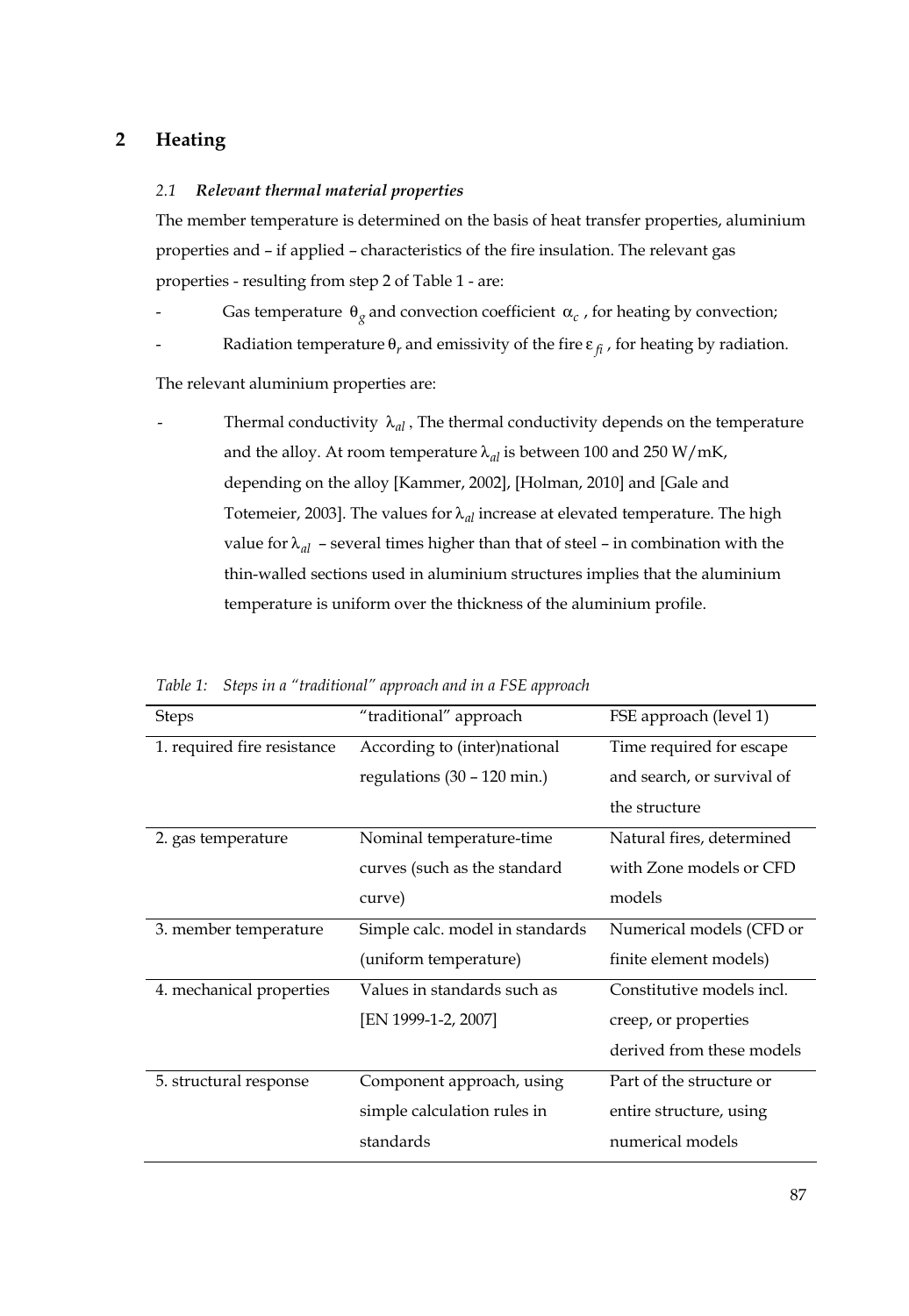- Thermal capacitance, which is the product of specific heat  $c_{al}$  and density  $\rho_{al}$ . Both values vary little between alloys. The specific heat increases from  $c_{al} \approx 900$ J/kg °C at room temperature to  $c_{al} \approx 1100$  J/kg °C at 500 °C [Kammer, 2002]. The density is  $\rho_{al} \approx 2700 \text{ kg/m}^3$ ;
- Emissivity of aluminium  $\varepsilon_{al}$ . The value for  $\varepsilon_{al}$  depends on the alloy and the thickness of the corrosion layer – related to the age and environment of the structure. The value for ε*al* varies from 0.03 to 0.31 [Kammer, 2002], [Holman, 2010] and [Twilt, 1991]. These values apply for unprotected members not engulfed in flames. For members covered with paint, insulation or soot, [EN 1999-1-2, 2007] specifies a generalised value of 0.7.

A number of demands for fire insulation materials can be distinguished when applied on aluminium structures:

- Aluminium looses its strength at temperatures roughly between  $200 350$  °C (Section 3). Thus, the insulation material should be effective at these temperatures. This is of importance e.g. for intumescent materials;
- The low self-weight of the structure is in many cases an important reason for applying aluminium. A low self-weight of the insulation layer is thus beneficial or even required, i.e. the density of the insulation material  $\rho_n$  should be low and/or the thickness of the layer  $d_p$  should be small;
- The above implies that the thermal capacity of the insulation layer is limited so that the insulating property should especially come from a low thermal conductivity  $λ<sub>n</sub>$ ;
- The insulation material should not cause or promote corrosion of aluminium; The insulation material should remain coherent and cohesive to the structural member. This so-called "stickability" on aluminium might be different as compared with application on steel e.g. because of the larger thermal and mechanical deformations to be expected for aluminium (Section 3). The insulation material should be flexible enough to follow these deformations without (severe) cracking. The "stickability" has to be determined in tests;

#### *2.2 Member temperature calculation in a "traditional" fire design approach*

The fact that the aluminium temperature θ*al* is uniform through thickness – due to the high thermal conductivity – can be used to derive simple equations with which the member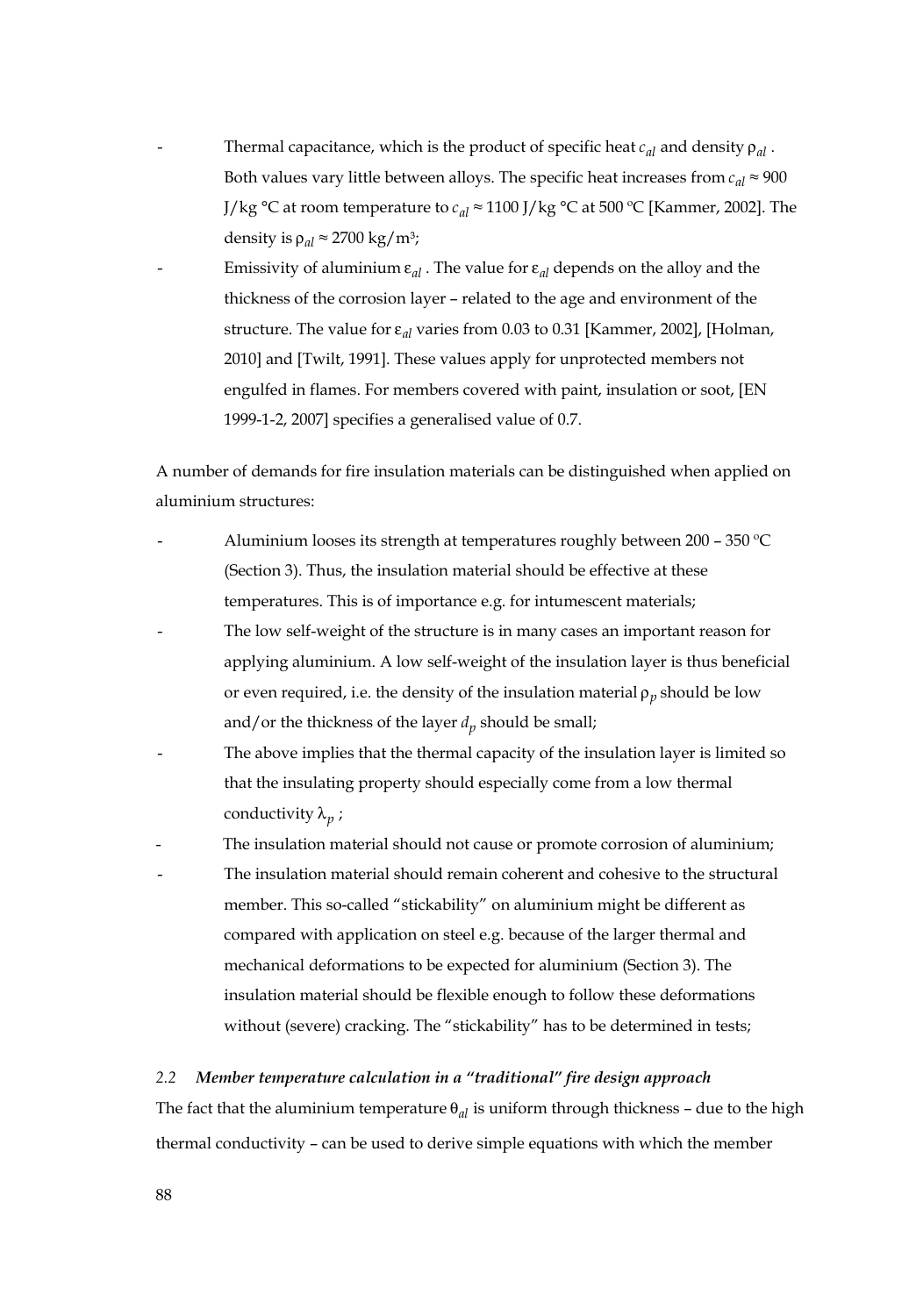temperature versus time curve is determined. The iterative equations (1) for unprotected aluminium and (2) for protected aluminium are provided by [EN 1999-1-2, 2007] (symbols are explained at the end of the paper):

$$
\Delta\Theta_{al} = k_{sh} \frac{1}{c_{al} \rho_{al}} \frac{A_m}{V} h_{net} \Delta t
$$
\n(1)

$$
\Delta\theta_{al} = \max\left(\frac{\lambda_p / d_p}{c_{al} \rho_{al}} \frac{A_p}{V} \left[\frac{1}{1 + \phi / 3}\right] (\theta_g - \theta_{al}) \Delta t - (e^{\phi / 10} - 1) \Delta\theta_g, 0\right)
$$
(2a)

$$
\phi = \frac{c_p \rho_p}{c_{al} \rho_{al}} d_p \frac{A_p}{V}
$$
 (2b)

The section factors  $A_m / V$  and  $A_p / V$  are equal to the surface exposed to the fire divided by the volume. In case of a member directly exposed on three sides – e.g. where a beam is in contact with a ceiling slab, cases 2 and 3 in Figure 1 – the smaller exposed surface causes the calculated temperature to be lower than the same member fully engulfed in flames. Using equations (1) and (2), the calculated member temperature is uniform through the cross-section even for members not exposed on all sides (cases (2) and (3) in Figure 1). This is an approximation; the real member temperature at the unexposed side is lower than at the most exposed side. The thermal properties of the fire insulation material  $c_p$  and  $\lambda_p$ usually depend on the temperature. In equation (2) these properties are specified as a function of the aluminium temperature resulting in artificial values for  $\lambda_p$ . These have to be determined in tests. Theoretically the relationships between λ*<sup>p</sup>* and θ*al* are equal as for steel in case of an undamaged insulation layer that remains attached to the member surface. However, the "stickability" on aluminium may be different from steel and the



*Figure 1: Examples of the definition of the section factor (source: [EN 1999-1-2, 2007])*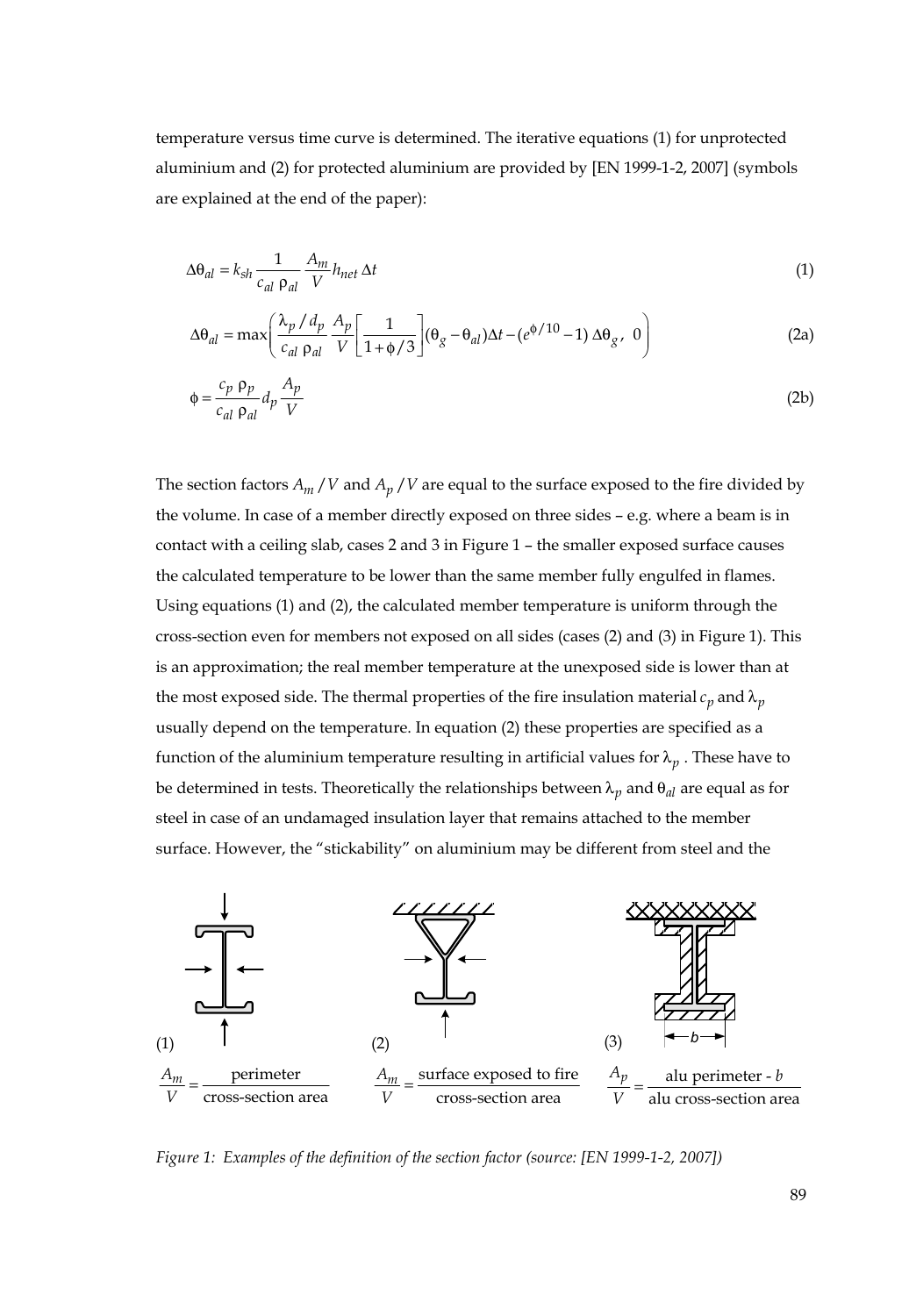larger coefficient of thermal expansion and larger creep strain of aluminium may cause that holes or cracks in the insulation layer occur at lower temperatures. Separate tests on aluminium members are required in order to accurately determine the relationship between  $\lambda_n$  and  $\theta_{al}$ . In absence of such tests, the relationship determined in tests on steel members provides a first guess.

#### *2.3 Member temperature calculation in a FSE approach*

Distinction is made between insulated and non-insulated members, and in members fully engulfed in flames and members exposed at three sides.

- *Non-insulated members engulfed in flames*. Equation (1) can be used for determining the temperature.
- *Non-insulated members exposed at three sides*. As mentioned above, the temperature gradient cannot be determined with equation (1). Whether the approximated uniform temperature according to equation (1) is allowable in a FSE approach depends on the required level of accuracy. The temperature over the crosssection can be determined using finite element (FE) analyses or, when computational fluid dynamics (CFD) is applied for the temperature distribution in the compartment, the member temperature can be determined directly in the CFD model.
	- *Insulated members engulfed in flames, with equal insulation at all sides*. Equation (2) is an approximate equation derived for the standard temperature-time curve [Wang and Tan, 2006]. This equation is not applicable for natural fires, especially not in the decay phase of the fire and for heavily insulated members. A conservative result is obtained by neglecting the thermal capacity of the insulation material, i.e.  $\phi = 0$ . Alternatively a FE analysis or a CFD analysis may give more accurate results. Usually a 1-dimensional FE analysis suffices. Note that the thermal conductivity of the insulation material in an FE or CFD analysis is the real conductivity, i.e. specified as a function of the insulation temperature instead of the aluminium temperature. (Examples of) FE or CFD models accounting for cracks and holes in the insulation layer developing during the fire are not found in literature.
		- *Insulated members exposed on three sides or with unequal insulation*. A FE or CFD analysis is required in order to obtain the temperature distribution across the member cross-section. Usually a 2-dimensional FE analysis suffices.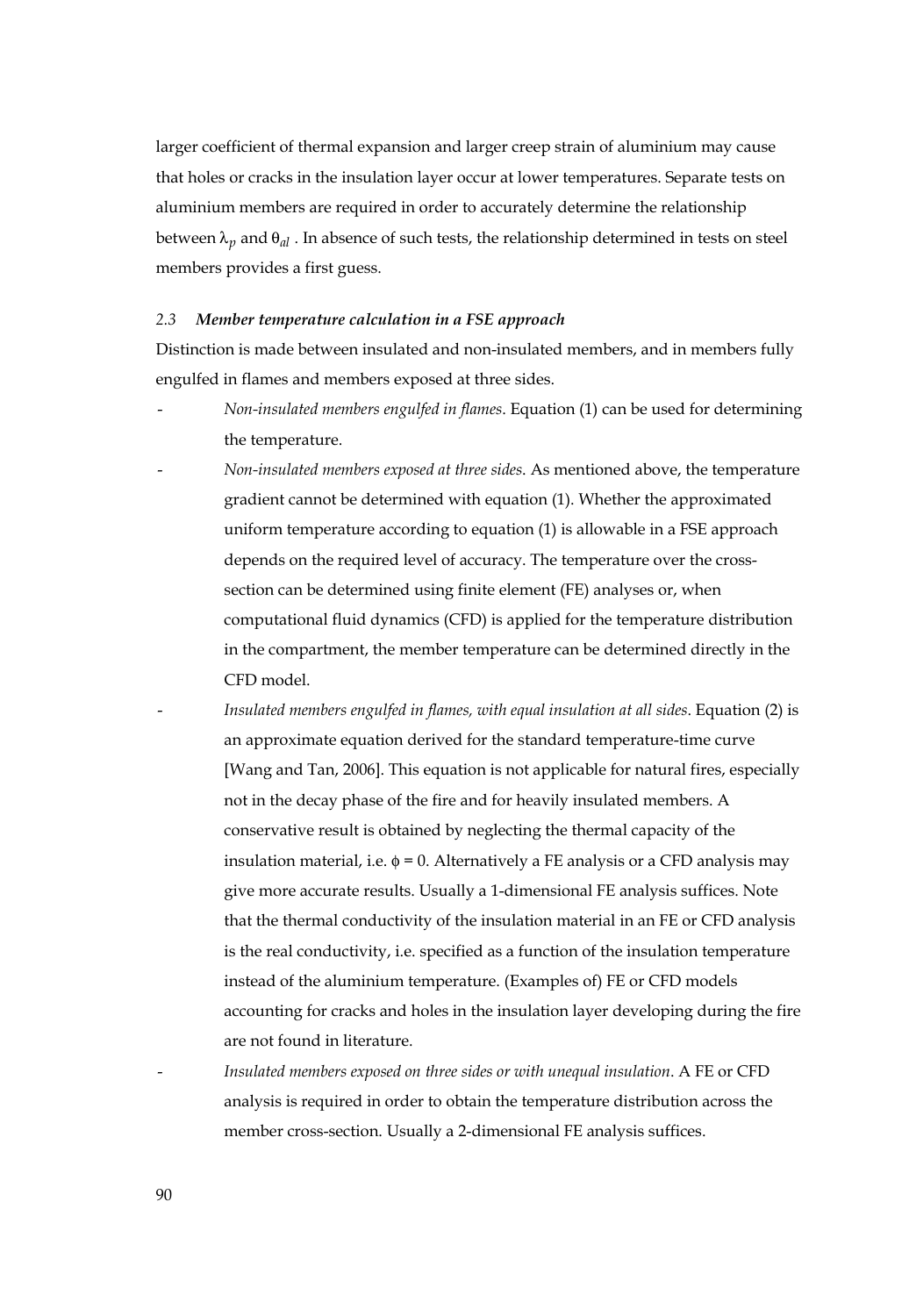## **3 Mechanical properties**

Relevant parameters and phenomena that determine the mechanical properties of aluminium alloys at elevated temperature are thermal expansion, elasticity, plasticity and creep (visco-elasticity and visco-plasticity). These phenomena are discussed in this chapter.

#### *3.1 Thermal expansion*

Data in [Kammer, 2002] and [Gale and Totemeier, 2003] indicate that the coefficient of linear thermal expansion  $\alpha_{\theta}$  is almost independent of the alloy. Equation (3) is obtained by curve fitting for  $\alpha_{\theta}$  between 20 °C and temperature  $\theta_{al}$ .

$$
\alpha_{\theta} = 22.5 \cdot 10^{-6} + 0.01 \cdot 10^{6} \cdot \theta_{al} \tag{3}
$$

The relative elongation  $\varepsilon_{th} = \Delta L / L$  given in [EN 1999-1-2, 2007] is based on this relationship.

#### *3.2 Elasticity*

The modulus of elasticity  $E_\theta = \sigma / \varepsilon_{el,\theta}$  is determined in tensile tests [Kaufman, 1999] and bending tests [Maljaars, 2008]. An overview of the bending test set-up is presented in Figure 2. Bending tests were carried out at several temperatures on specimens of alloy 5083-H111 and alloy 6060-T66. Equations (4) and (5) represent  $E_\theta$  derived from the bending tests. Data in [Kaufman, 1999] indicate that *E*θ depends on the alloy series, but is almost independent of the alloy type within a series. Equations (4) and (5) are representative for 5xxx and 6xxx series alloys, respectively.

$$
\text{Alloys 5xxx:} \qquad E_{\theta} = 72000 - 10 \cdot \theta_{al} - 0.21 \cdot \theta_{al}^2 \qquad \text{for 20 } ^{\circ}C \le \theta_{al} \le 350 \text{ } ^{\circ}C \tag{4}
$$

Alloys 6xxx:  $E_{\theta} = 69000 - 10 \cdot \theta_{al} - 0.21 \cdot \theta_{al}^2$  for 20 °C  $\le \theta_{al} \le 350$  °C (5)

[EN 1999-1-2, 2007] provides values for the modulus of elasticity at elevated temperatures independent of the alloy series. These values are similar to the relationships by equations (4) and (5) (maximum difference 5 % for temperatures up to 300 °C).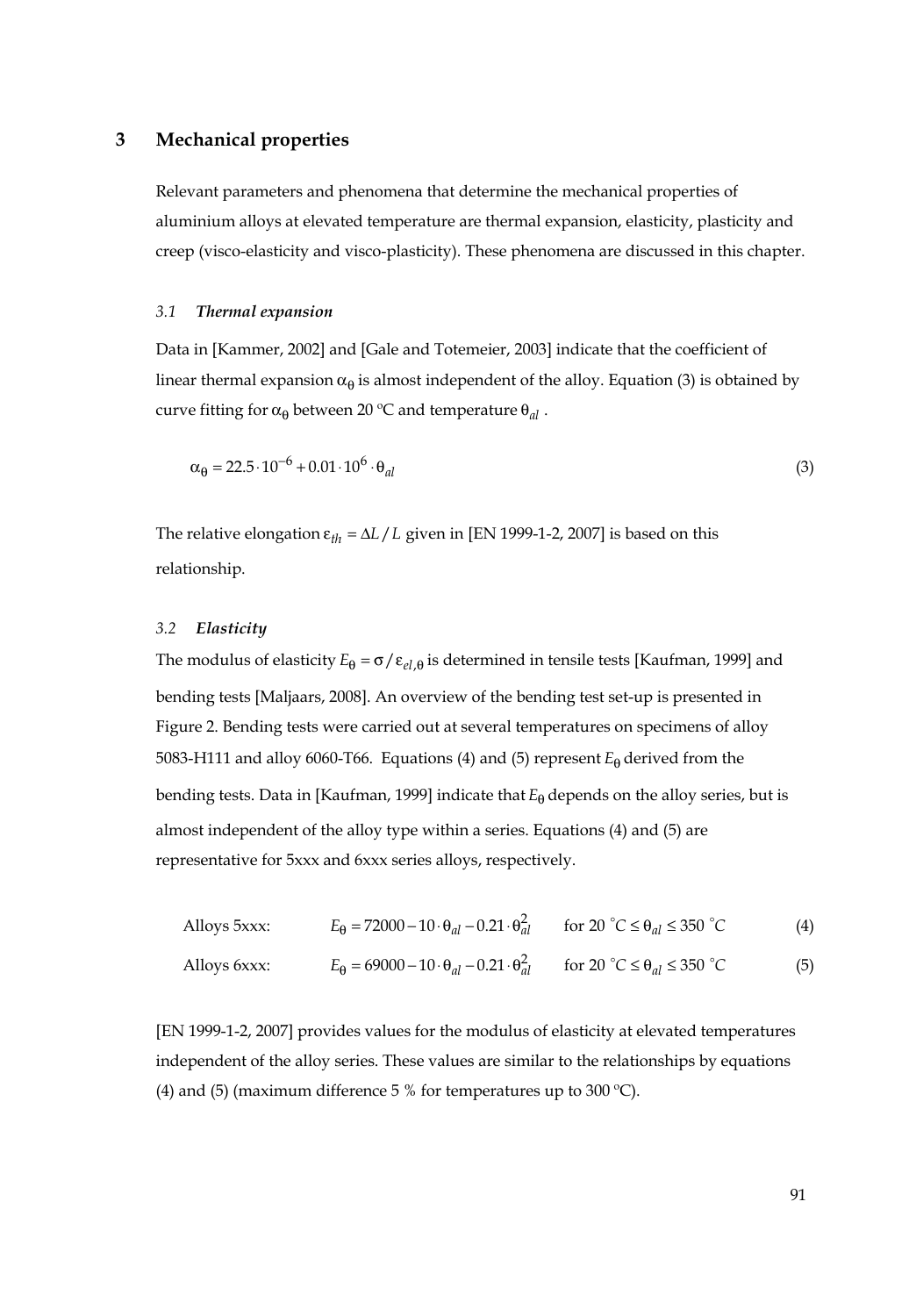#### *3.3 Stress-strain relationships in a "traditional" fire design approach*

In most traditional approaches - including the simple calculation models in [EN1999-1-2, 2007] – the stress-strain relationships are represented by bi-linear relationships. The fact that the real relationship is significantly curved (Section 3.5) is taken into account in the design models for the failure mechanisms (Section 4). The yield stress defined in [EN1993- 1-2, 2005] for steel is the stress at a plastic strain of 2%  $f_2$ . In [EN 1999-1-2, 2007] for aluminium the yield stress is defined as the stress at a plastic strain of  $0.2\%$   $f_{0.2}$ . Values in the standard for  $f_{0,2}$  are obtained from steady state tensile tests, i.e. tensile tests carried out with a certain strain rate at a constant temperature after a certain period of exposure to this temperature. Figure 3 gives some examples. The legend in this figure indicates the test temperature and – between brackets – the strain rate before the attainment of  $f_{0,2}$  and the strain rate from  $f_{0.2}$  up to rupture. The figure shows that the steady-state stress-strain curve depends on the temperature and on the strain rate (compare results at  $\theta_{al} = 176 \degree C$ and 178 ºC). This strain rate sensitivity is significantly larger than at room temperature. The steady-state stress-strain relationship further depends on the thermal exposure period (shown by data in [Kaufman, 1999]).



*Figure 2: Overview of test set-up for bending tests*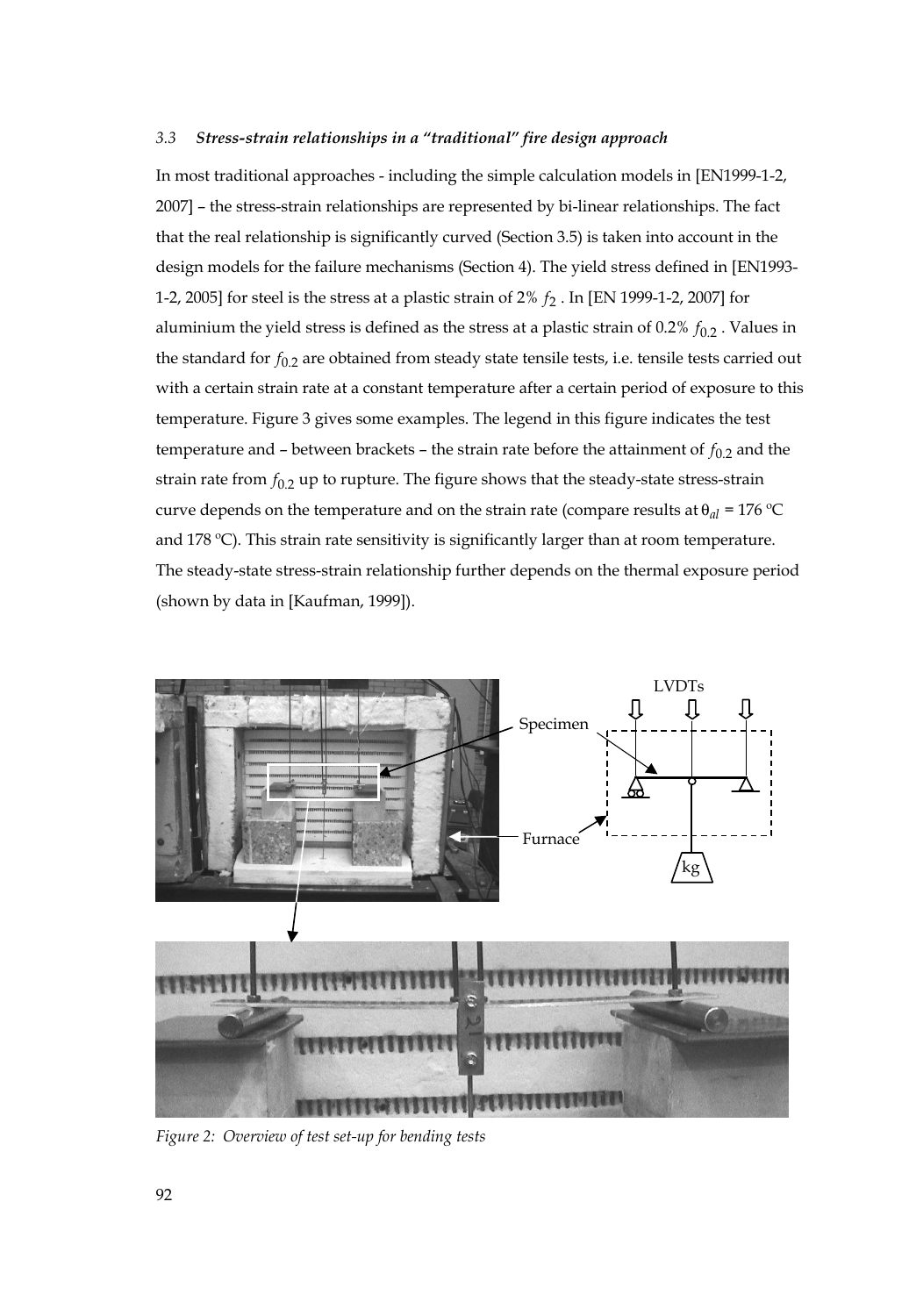

*Figure 3: Examples of steady-state tensile tests on alloy 6060-T66 at elevated temperature [Maljaars, 2008]* 

[Kaufman, 1999] documented steady state tensile test results of 158 different alloys and tempers at various elevated temperatures. The black curve in Figure 4 presents the average values (dots) and standard deviations (bars) of the ratio between the 0.2 % proof stress at elevated and at room temperature  $f_{0,2,0}/f_{0,2,20}$  for all data listed in [Kaufman, 1999]. In general the 0.2 % proof stress reduces from 80 to 20 % of the value at room temperature roughly between 175 and 350 °C. For comparison, the figure also gives the ratio  $E_0 / E_{20$ °C.



*Figure 4: Ratios*  $f_{0.2,0}$  /  $f_{0.2,20}$ °C and  $E_0$  /  $E_{20}$ °C with thermal exposure period = 30 minutes and *d*ε*/dt = 0.005/min (data source [Kaufman, 1999])*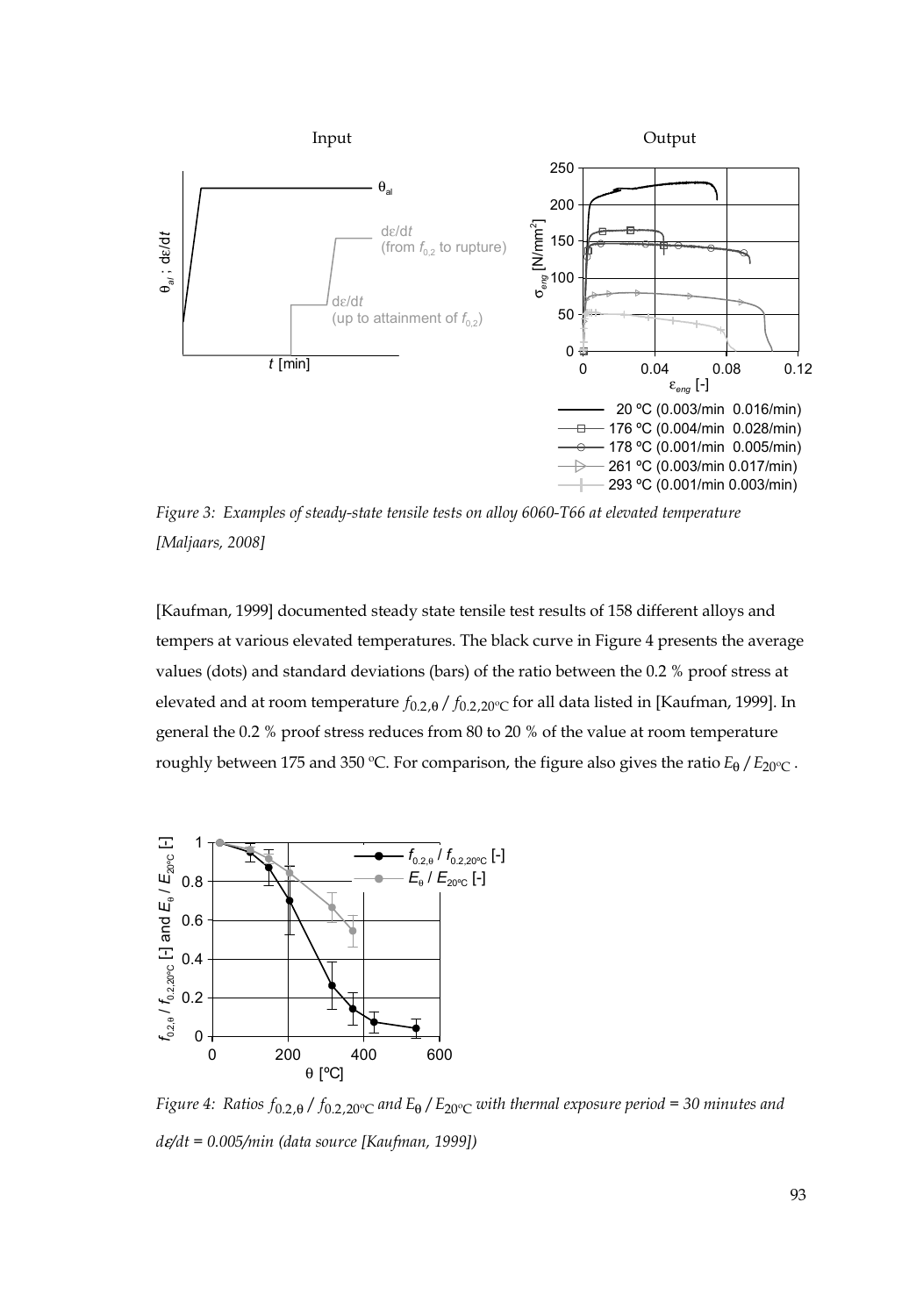Figure 4 shows that the scatter in ratios  $f_{0.2,0}/f_{0.2,20}$ <sup>o</sup>c is large. However, the scatter is remarkably small when only considering alloys in the same series and the same temper i.e. with comparable chemical composition and treatment. As an example Figure 5 presents data for the widely applied alloys 6xxx-T6 listed in [Kaufman, 1999]. Although  $f_{0.2,20^{\circ}C}$ varies between alloys (Figure 5a),  $f_{0.2,0}/f_{0.2,20}$ <sup>o</sup>c is almost independent of the alloy (Figure 5b). For 5xxx alloys in temper O the scatter is slightly larger - although small compared to the scatter in  $f_{0.2,20^{\circ}C}$  (Figure 6). This indicates that data obtained by tests on one alloy are representative for other alloys in the same series and with the same temper. This can be used for alloys not yet tested at elevated temperature.



*Figure 5: 0.2 % proof stress as a function of temperature of alloys in series 6xxx with temper T6* 



*Figure 6: 0.2 % proof stress as a function of temperature of alloys in series 5xxx with temper O*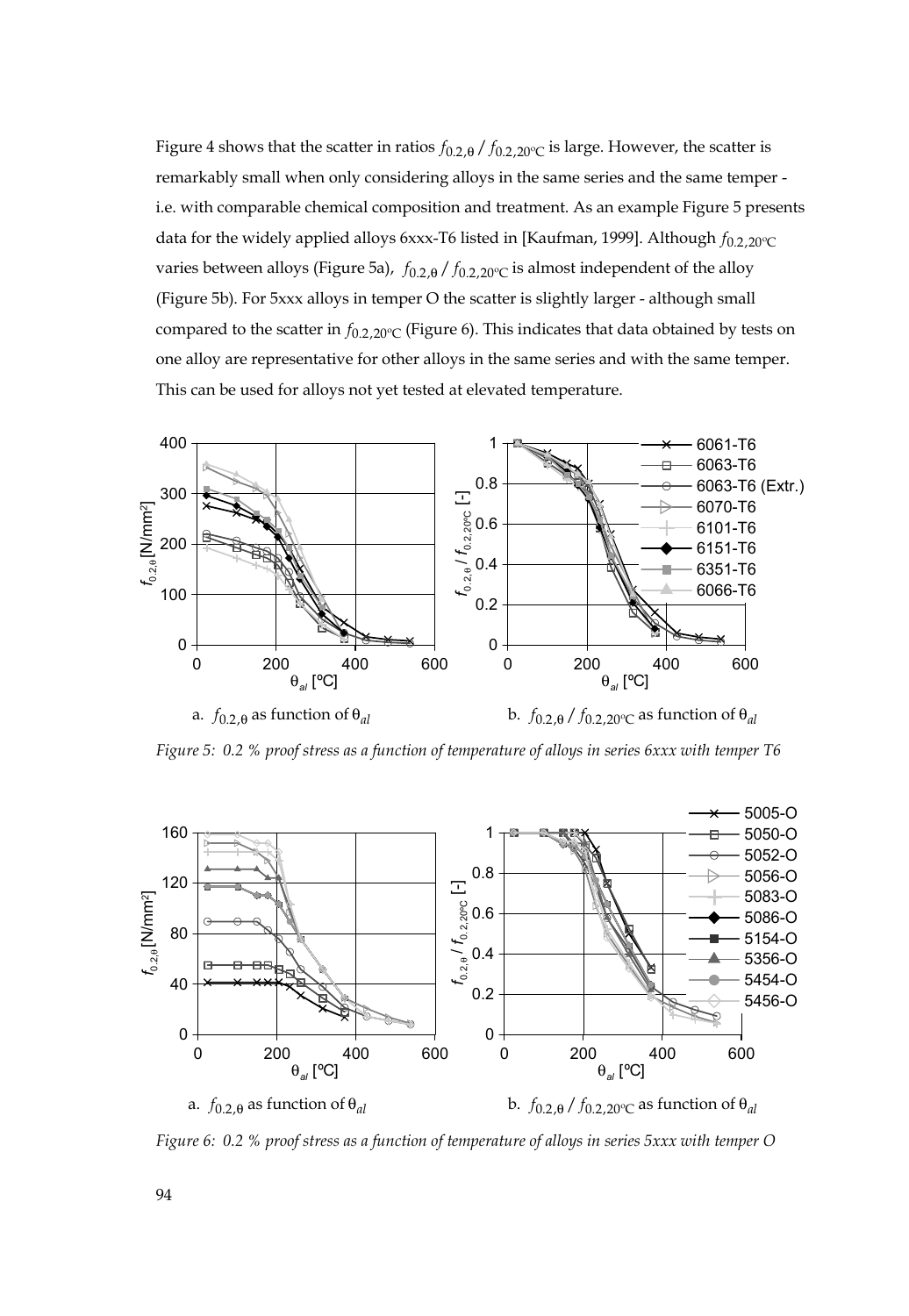#### *3.4 Constitutive model in a FSE approach*

Three types of tests exist for the determination of the constitutive properties:

- Steady state tests controlled by a constant temperature and strain rate. Test output is the stress. This type of tests is discussed in Section 3.3;
- Transient state tests controlled by an increasing temperature and a constant force or stress. Test output is the strain. Figure 7 presents an example;
- Creep tests controlled by a constant temperature and a constant force or stress. Test output is the strain.

Transient state and creep tests are discussed in this section.



*Figure 7: Example of a uniaxial transient state test on alloy 5083-O/H111 [Maljaars et al., 2008]* 

The resulting stress-strain relationships of steady state tests may differ from those of transient state tests due to the influence of creep. Transient state test conditions are generally regarded as better approaching fire conditions than steady-state test conditions. Steady state tests may provide constitutive properties that are accurate enough for the "traditional" fire design approach. The FSE approach may require more realistic data. For this reason stress-strain relationships are derived based on transient state conditions in [Maljaars et al., 2008]. The procedure comprises the following steps:

- 1. Creep tests were carried out with a stepwise increasing temperature and a constant force or vice versa. An example is given in Figure 8;
- 2. The strain rates determined in step 1 were used to calibrate an existing constitutive model by Dorn and Harmathy [Dorn, 1954], [Harmathy, 1967a and 1967b).;
- 3. The model was modified in order to better fit the test results;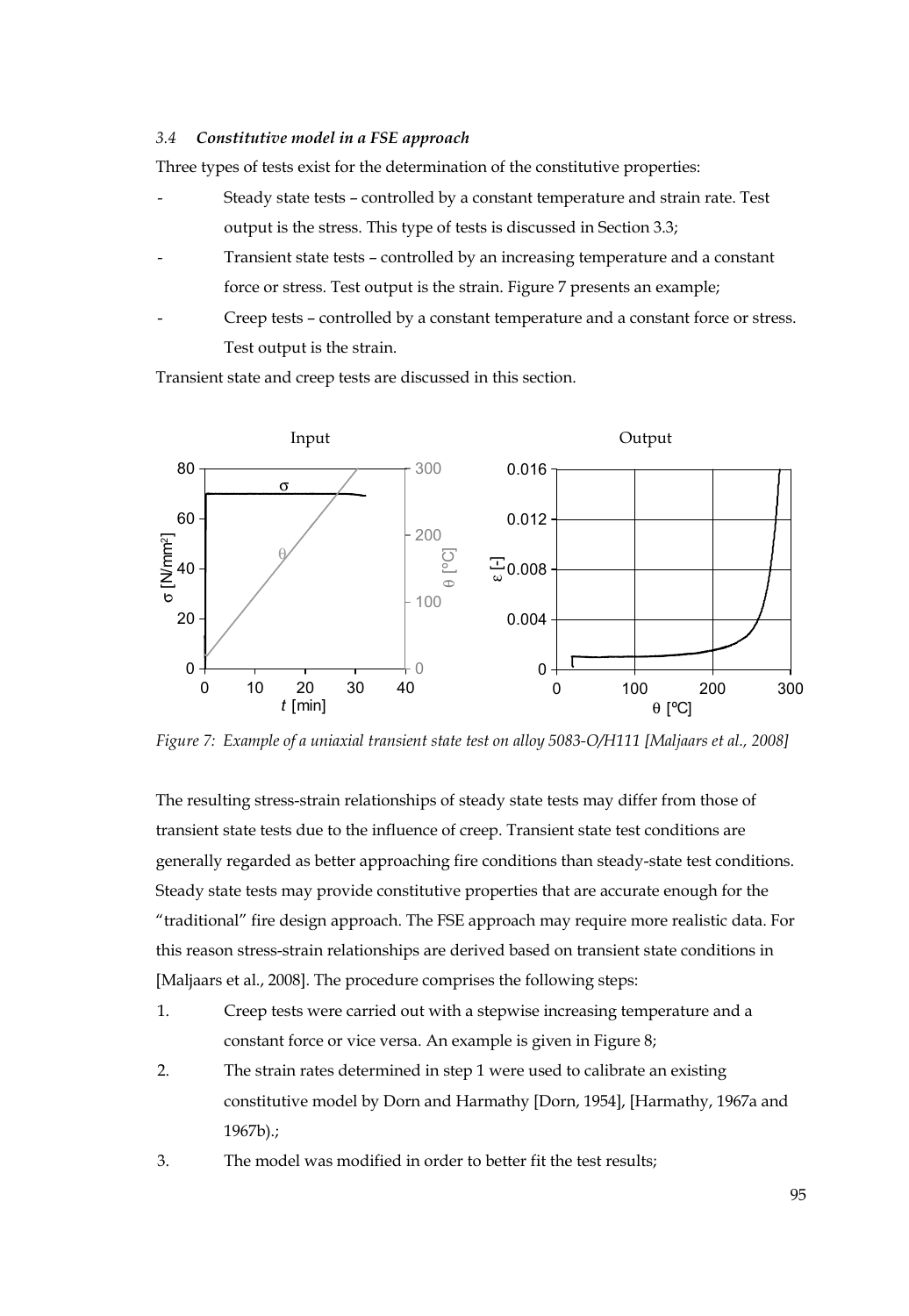# 4. Transient state tests were carried out to validate the modified Dorn-Harmathy model.

The modified Dorn-Harmathy model is based on the approximation that the mechanical strain ε<sub>θ</sub> at elevated temperature consists only of elastic strain ε<sub>el.θ</sub> and permanent creep strain  $\varepsilon_{t,\theta}$  (Equation (6)). Equation (7) describes the creep strain  $\varepsilon_{t,\theta}$ . Table 2 presents the calibrated parameters.

$$
\varepsilon_{\theta} = \varepsilon_{el,\theta} + \varepsilon_{t,\theta} \tag{6}
$$



*Figure 8: Temperature, stress and measured mechanical strain as a function of time in a creep test on alloy 5083-H111 with a constant temperature [Maljaars et al., 2008]* 

| Parameter                    | Alloy 5083-O/H111              | Alloy 6060-T66             |
|------------------------------|--------------------------------|----------------------------|
| $\varepsilon_{t,\text{lim}}$ | $> 0.04$ [-] (i.e. irrelevant) | $0.002$ [-]                |
| $C_1$ *                      | 18282 [ <sup>o</sup> C]        | 23453 [ <sup>o</sup> C]    |
| $C_2$                        | $6.7 \cdot 10^{10}$ [/min]     | $7.0 \cdot 10^{12}$ [/min] |
| $C_3$                        | $0.025$ [-]                    | $0.04$ [-]                 |
| $C_4$                        | $3$ [-]                        | $3$ [-]                    |
| $C_5$                        | $4.0 \cdot 10^{-10}$ [-]       | $2.0 \cdot 10^{-18}$ [-]   |
| $C_6$                        | $3.4$ [-]                      | $7.45$ [-]                 |

*Table 2: Material dependent parameters in equations (1) to (5*)

\* Parameter*C*<sup>1</sup> is equal to ratio between the activation energy and the universal gas constant.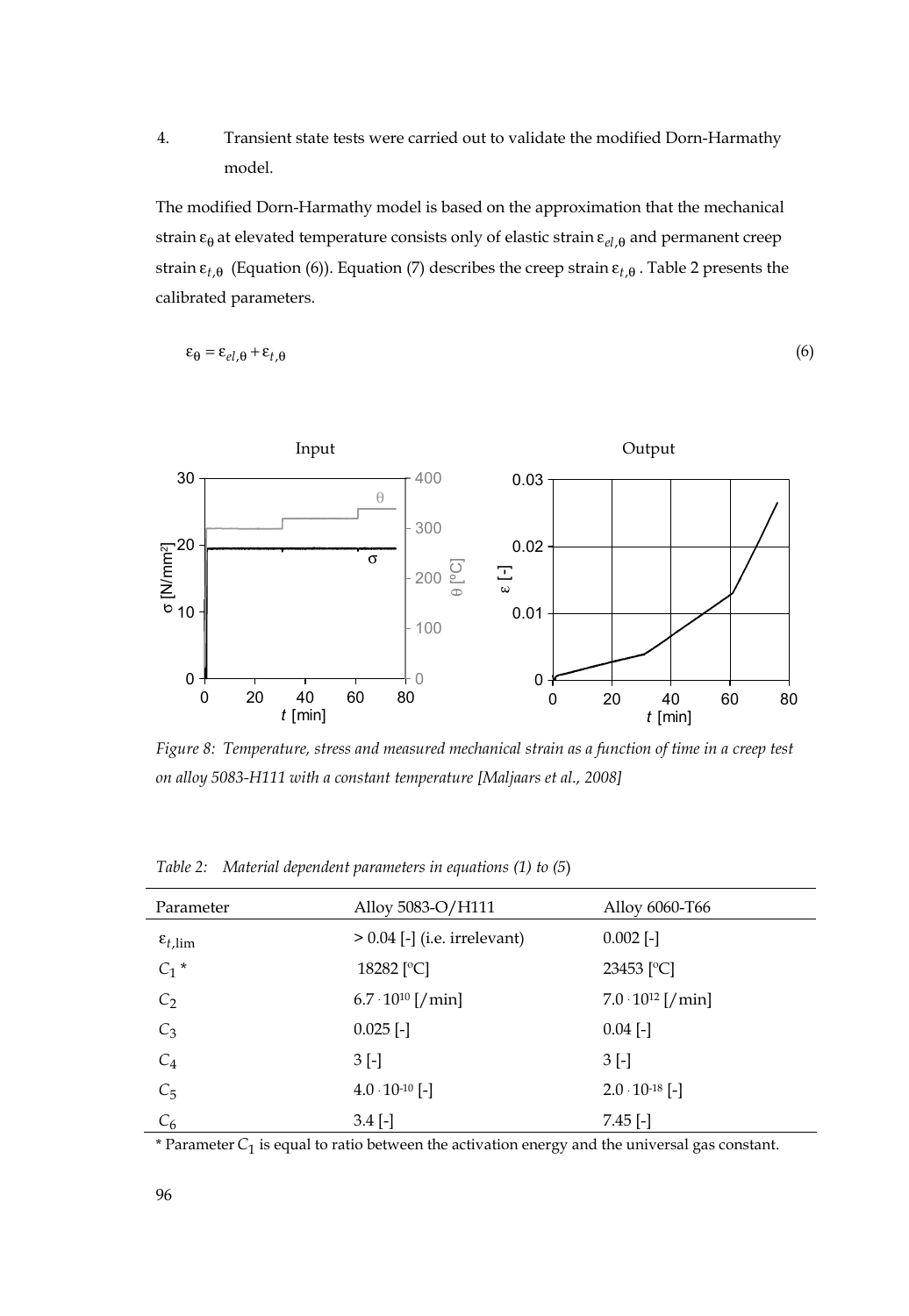$$
\varepsilon_{t,\theta} \leq \varepsilon_{t,lim} : \frac{d\varepsilon_{t,\theta}}{dt} = C_2[\sinh(C_3 \sigma)]^{C_4} \exp(\frac{-C_1}{\theta_{al} + 273^{\circ}C}) \coth^2(\frac{\varepsilon_{t,\theta} + 1 \cdot 10^{-7}}{C_5 \sigma^{C_6} + 1 \cdot 10^{-7}})
$$
  

$$
\varepsilon_{t,\theta} > \varepsilon_{t,lim} : \frac{d\varepsilon_{t,\theta}}{dt} = C_2[\sinh(C_3 \sigma)]^{C_4} \exp(\frac{-C_1}{\theta_{al} + 273^{\circ}C}) \coth^2(\frac{\varepsilon_{t,\theta} + 1 \cdot 10^{-7}}{C_5 \sigma^{C_6} + 1 \cdot 10^{-7}}) \frac{\varepsilon_{t,\theta}}{\varepsilon_{t,lim}} \tag{7}
$$

Equation (7) is an implicit equation where the creep strain rate depends on the creep strain already developed. A numerical procedure is used to determine the creep strain at the end of each timestep *i* based on the creep strain of the previous timestep *i*-1 and the creep strain increment (Equation (8)). These equations may be applied in FE programmes for the evaluation of structural behaviour in a FSE approach.

$$
\varepsilon_{t,\theta}^{i-1} \le \varepsilon_{t,\lim} : \varepsilon_{t,\theta}^{i} = \varepsilon_{t,\theta}^{i-1} + C_{2}[\sinh(C_{3}\sigma)]^{C_{4}} \exp(\frac{-C_{1}}{\theta_{al} + 273}) \coth^{2}(\frac{\varepsilon_{t,\theta}^{i-1} + 1 \cdot 10^{-7}}{C_{5}\sigma^{C_{6}} + 1 \cdot 10^{-7}})\Delta t
$$
\n
$$
\varepsilon_{t,\theta}^{i-1} > \varepsilon_{t,\lim} : \varepsilon_{t,\theta}^{i} = \varepsilon_{t,\theta}^{i-1} + C_{2}[\sinh(C_{3}\sigma)]^{C_{4}} \exp(\frac{-C_{1}}{\theta_{al} + 273}) \coth^{2}(\frac{\varepsilon_{t,\theta}^{i-1} + 1 \cdot 10^{-7}}{C_{5}\sigma^{C_{6}} + 1 \cdot 10^{-7}})\Delta t \frac{\varepsilon_{t,\theta}^{i-1}}{\varepsilon_{t,\lim}} \tag{8}
$$



*Figure 9: Agreement between transient state tests and simulations at plastic strains of 0.2 % and 1.0 %*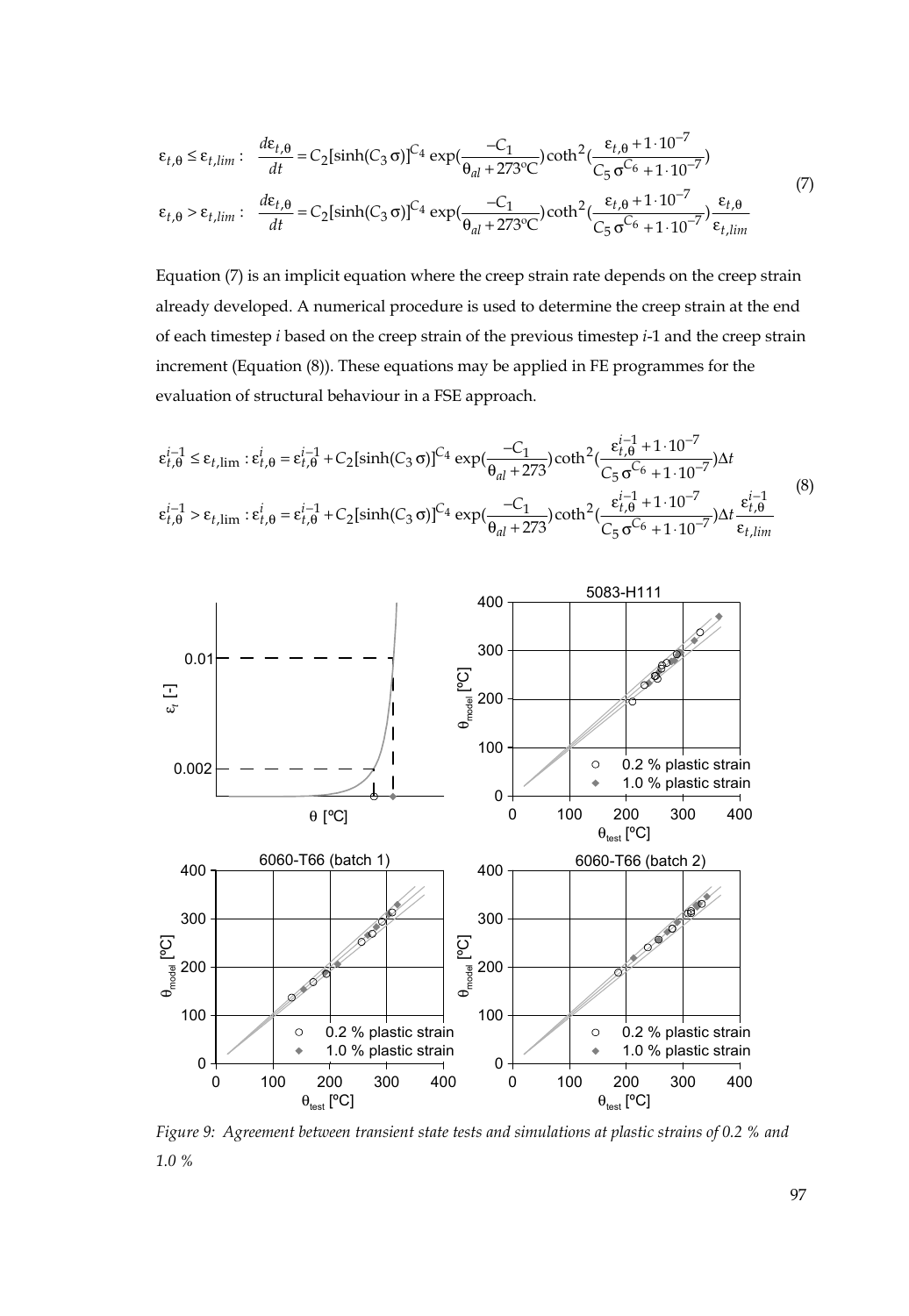Twenty-seven uniaxial transient state tensile tests were carried out for the validation of the model (step 4). These tests were simulated using equation (8) in a simple spreadsheet. Figure 9 gives the agreement between the tests and the simulations of the temperature at which a plastic strain of 0.2 or 1.0 % is detected. The lines in the graph indicate a deviation between the test temperature θ*test* and the temperature of the simulations θ*model* of -5 %, 0 % and +5 % (determined from 20 ºC onwards). In all cases, a good agreement is observed between the measured and the simulated temperatures. Hence the model accurately represents the constitutive behaviour of aluminium alloys in fire conditions.

#### *3.5 Transient state stress-strain relationships*

Based on the constitutive model, it is possible to derive stress-strain curves that can be used in a "traditional" fire design approach. Such transient-state stress-strain curves are more accurate for fire conditions than the steady-state stress strain curves of Section 3.3 because creep strain evolving during the fire is accounted for in the transient-state stressstrain curves. Simulations are carried out with a certain heating rate (Figure 10a) and



*Figure 10: Derivation of a stress-strain relationship based on transient state conditions*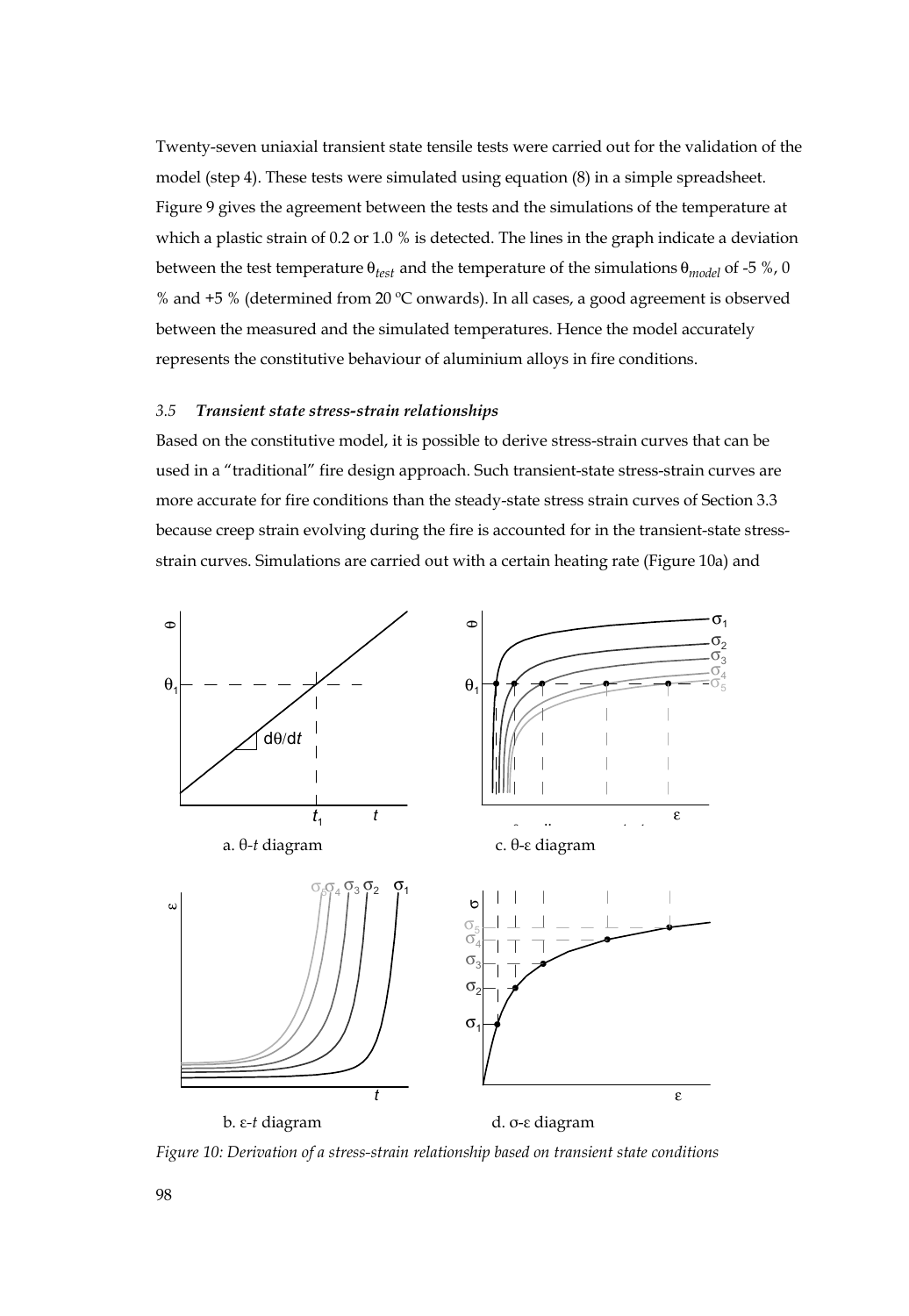various stress levels. Each simulation gives a strain-time curve (Figure 10b). These can also be plotted as a function of temperature (Figure 10c). Combining the stress-strain points at the same temperature and heating rate leads to a stress-strain relationship (Figure 10d). This stress-strain relationship is valid for the heating rate and exposure period considered. A similar procedure is followed for deriving the stress-strain relationships of carbon steel in [Witteveen and Twilt, 1975].

The resulting transient state stress-strain curves not only depend on the temperature, but also on the stress and temperature history. To illustrate this Figure 11a gives 4 different heating curves. In cases 1, 2 and 3, the end temperature of 275 °C is reached after 30 min while in case 4, 275 ºC is reached after 120 min. Figure 11b gives the stress-strain curves at  $275$  °C for a constant stress in time and for the heating rates of Figure 11a. The significant difference in stress-strain curves is due to the different evolvement of creep strain in time.



*Figure 11: Examples of transient state stress-strain curves of 5083-O/H111 at a temperature of 275 ºC* 

Heating rates are determined for a large number of natural fires in a parameter study [Maljaars et al., 2006]. Stress-strain curves are determined for these heating rates and for constant stress in time by using the above procedure. Subsequently, for each temperature the average value for  $f_{0.2,θ}$  is determined. For most natural fires investigated, the resulting value for  $f_{0,2,\theta}$  was reasonably close to the average value – with a bandwidth of approximately  $\pm$  15 %. The average values for the ratio  $f_{0.2,0}$  /  $f_{0.2,20}$ <sup>o</sup> are presented in Figure 12. Note that the curves in Figure 12 are valid only for a constant stress in time.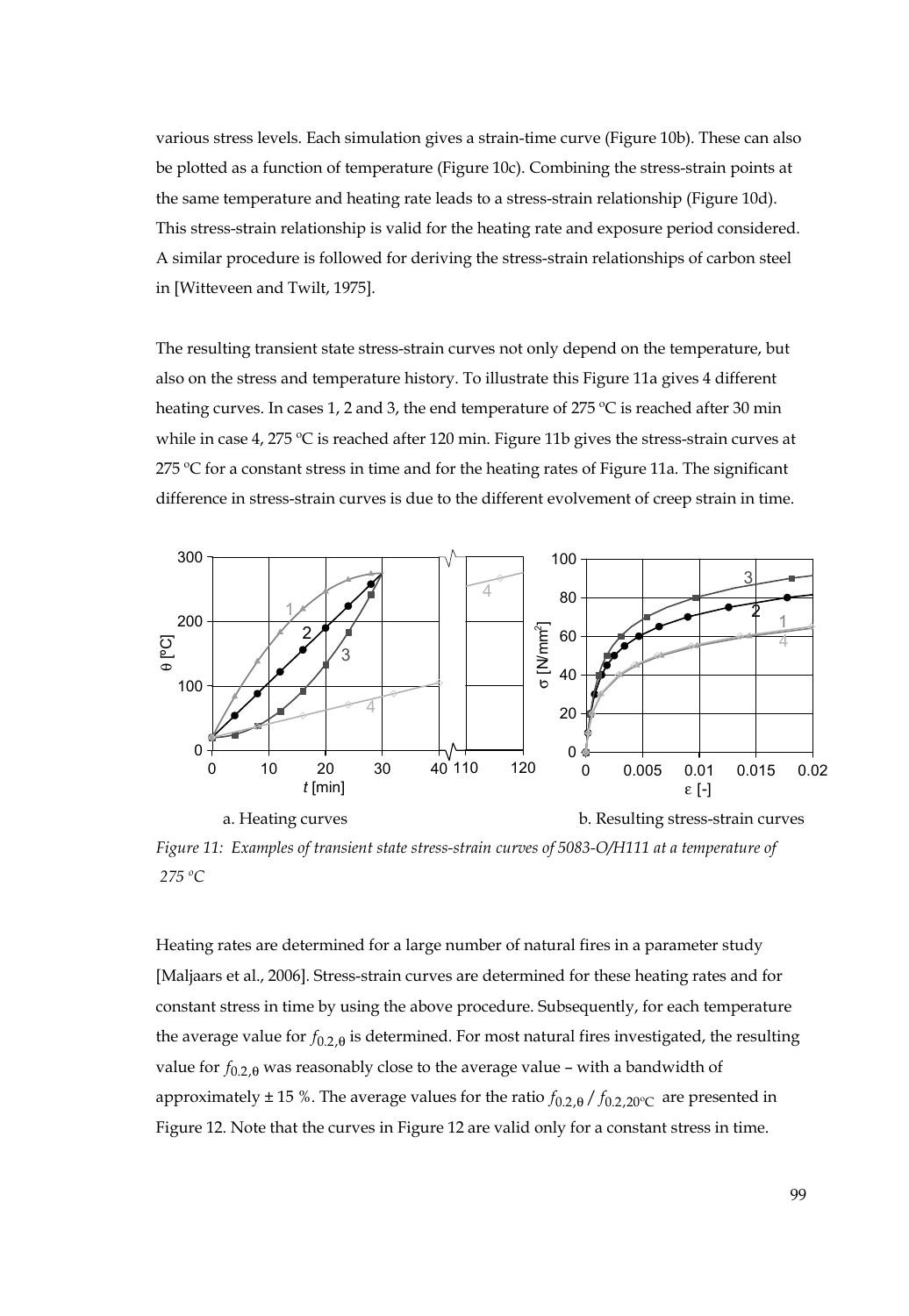

Tests at room temperature: 5083-O  $f_{0.2,20\degree}$  = 150 N/mm<sup>2</sup> 6060-T66  $f_{0.2,20\degree}$  = 200 N/mm<sup>2</sup>

*Figure 12: Reduction of the 0.2 % proof stress for transient state conditions with constant stress in time* 

Figures 5 and 6 showed that the ratio  $f_{0.2,0}/f_{0.2,20}$ <sup>o</sup>c is similar for alloys in the same series and with the same temper in case of steady state conditions. Data in [Kaufman, 1999] indicate that also the amount of creep strain development is similar for alloys in the same series and with the same temper. Thus, in absence of transient state tensile tests on other alloys, the reduction in 0.2 % proof stress in Figure 12 provides an approximation for the reduction for other alloys in the same series and with the same temper.

Figure 11 shows that the transient state stress-strain curves are significantly curved. Curved stress-strain curves can be described by the Ramberg-Osgood relationship (Equation (9)). Parameter  $n_{\theta}$  is determined by curve fitting and describes the roundness of the curve, i.e. a more curved relationship results in a lower value for  $n_{\theta}$ .

$$
\varepsilon = \frac{\sigma}{E_{\theta}} + 0.002 \left( \frac{\sigma}{f_{0.2,\theta}} \right)^{n_{\theta}} \tag{9}
$$

Despite the differences in curves for different heating rates (Figure 11b), the values for  $n_{\theta}$ appear being almost independent of the heating rate for the same end temperature. Equations (10) and (11) are selected such as to give good agreement between the Ramberg Osgood stress-strain curves and the original stress-strain curves for strains up to 1 %. The stress-strain curves of fire exposed aluminium alloys can be described with equations (4), (5), (9), (10) and (11) and Figure 12.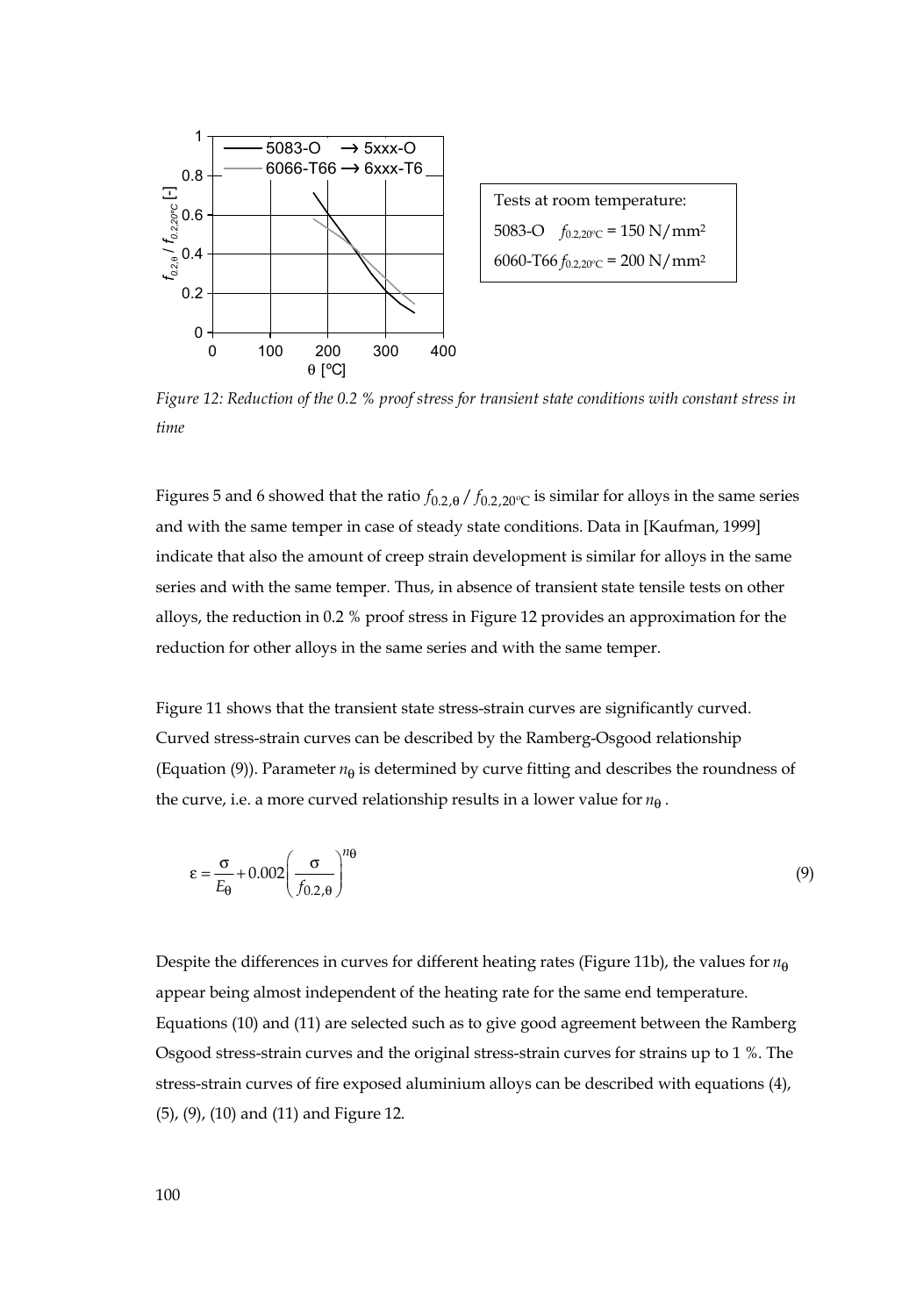| Alloy 5083-O/H111: | $n_{\rm A} = 8.8 - 0.016 \ \theta$ | for $175\text{ °C} \leq \theta \leq 350\text{ °C}$ | (10) |
|--------------------|------------------------------------|----------------------------------------------------|------|
| Alloy 6060-T66:    | $n_{\Theta} = 19 - 0.04 \ \theta$  | for $175\text{ °C} \leq \theta \leq 350\text{ °C}$ | (11) |

# **4 Structural behaviour**

#### *4.1 Simple calculation models in a "traditional" fire design strategy*

In a "traditional" fire design strategy the structure is usually considered as being composed of individual components such as beams, columns and connections. For each individual component the resistance at elevated temperature is checked against its load effect. [EN 1999-1-2, 2007] allows for a number of simplifications using this component approach:

- Only the effects of thermal deformations resulting from thermal gradients across the cross-section need to be considered. The effects of axial or in-plain thermal expansions may be neglected;
- The boundary conditions at supports and ends of members may be assumed to remain unchanged throughout the fire exposure.

These simplifications imply a relatively easy determination of the distribution of forces and moments. This distribution is determined with the loads in fire conditions and with a static scheme of the structure that is equal to the static scheme at room temperature.

[EN 1999-1-2, 2007] provides simple calculation models for tension members, beams, columns, beam-columns and connections. The simple calculation models deal as follows with thermal gradients across the cross-section in case these are present:

- Members not subjected to buckling phenomena (i.e. in case of tension members and class 1 and class 2 beams restrained for lateral-torsional buckling): the contribution to the cross-sectional resistance of each part of the cross-section with a certain temperature is determined by multiplying the 0.2 % proof stress at that temperature with the area of this part.
- Members subjected to buckling (i.e. columns, class 3 and class 4 beams and beams subjected to lateral-torsional buckling): the maximum temperature of the cross-section is considered. The resistance is determined for the case with a uniform temperature across the cross-section equal to this maximum temperature.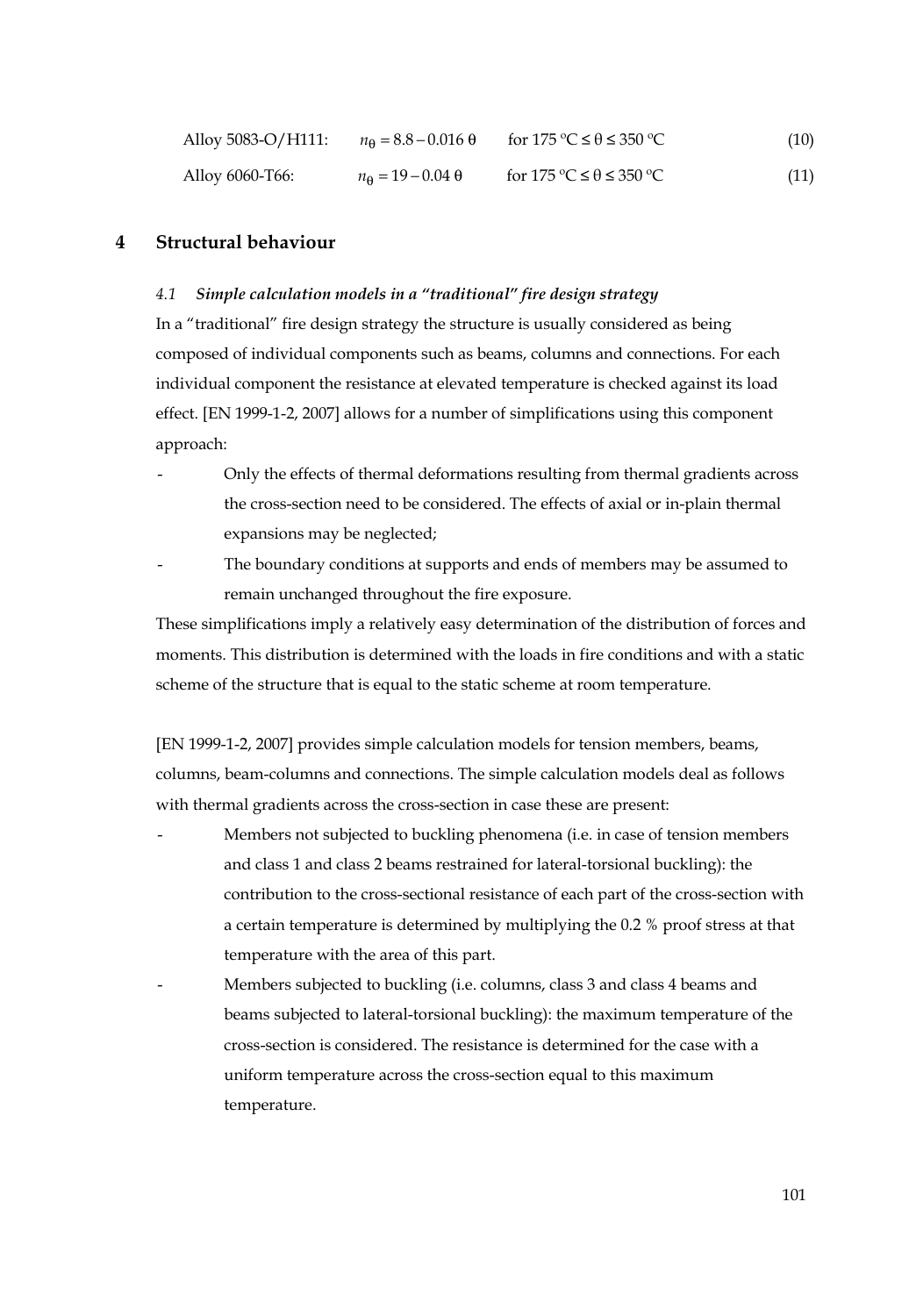Three important failure mechanisms are considered below in detail. These mechanisms are flexural buckling, local buckling and heat affected zone rupture.

#### Flexural buckling of columns

Equation (12) is provided in [EN 1999-1-2, 2007] for the buckling resistance of columns.

$$
F_{u,\theta} = \chi_{20^{\circ}C} A f_{0.2,\theta} \frac{1}{1.2 \gamma_{fi}}
$$
 (12)

The partial safety factor  $\gamma_{fi}$  is set to unity. The equation is based on two gross approximations:

- 1. Factor 1.2 in equation (12) is a reduction factor taking account of the temperature dependent creep of aluminium. However, the factor is not accounting for different creep evolvement at different temperatures, for different heating and/or loading rates and for different alloys.
- 2. The relative buckling resistance is taken equal to the value at room temperature:  $\chi_{\theta} = \chi_{20^{\circ}C}$ . This is based on the assumption that the reduction as a function of temperature of the modulus of elasticity  $E_0 / E_{20\degree C}$  is equal to the reduction of the 0.2 % proof stress  $f_{0.2, \theta}/f_{0.2, 20^{\circ}C}$ . A consequence of this assumption is that the relative slenderness at elevated temperature equals the relative slenderness at room temperature:  $\lambda_{rel, \theta} = \lambda_{rel, 20^{\circ}C}$ . Further, the relationship between  $\lambda_{rel, \theta}$  and χ - i.e. the buckling curve – is taken equal as at room temperature. However, Figure 4 shows that  $E_\theta$  /  $E_{20^\circ C}$  reduces less fast as compared to  $f_{0.2.8}$  /  $f_{0.2.20^\circ C}$ . Consequently, the assumption that  $\lambda_{rel, \theta} = \lambda_{rel, 20^{\circ}C}$  is a conservative approximation. A note in the standard addresses this issue by stating that the National Annex may give provisions to take the actual drop in modulus of elasticity into account in the design model.

A more refined calculation model is developed allowing for the above points [Maljaars et al., 2009c]. The influence of creep is implicitly taken into account in the derivation of the transient-state stress-strain curves (Section 3.5). The new calculation model is based on these stress-strain curves, meaning that an explicit creep factor in the model is not required. The model consists of three steps: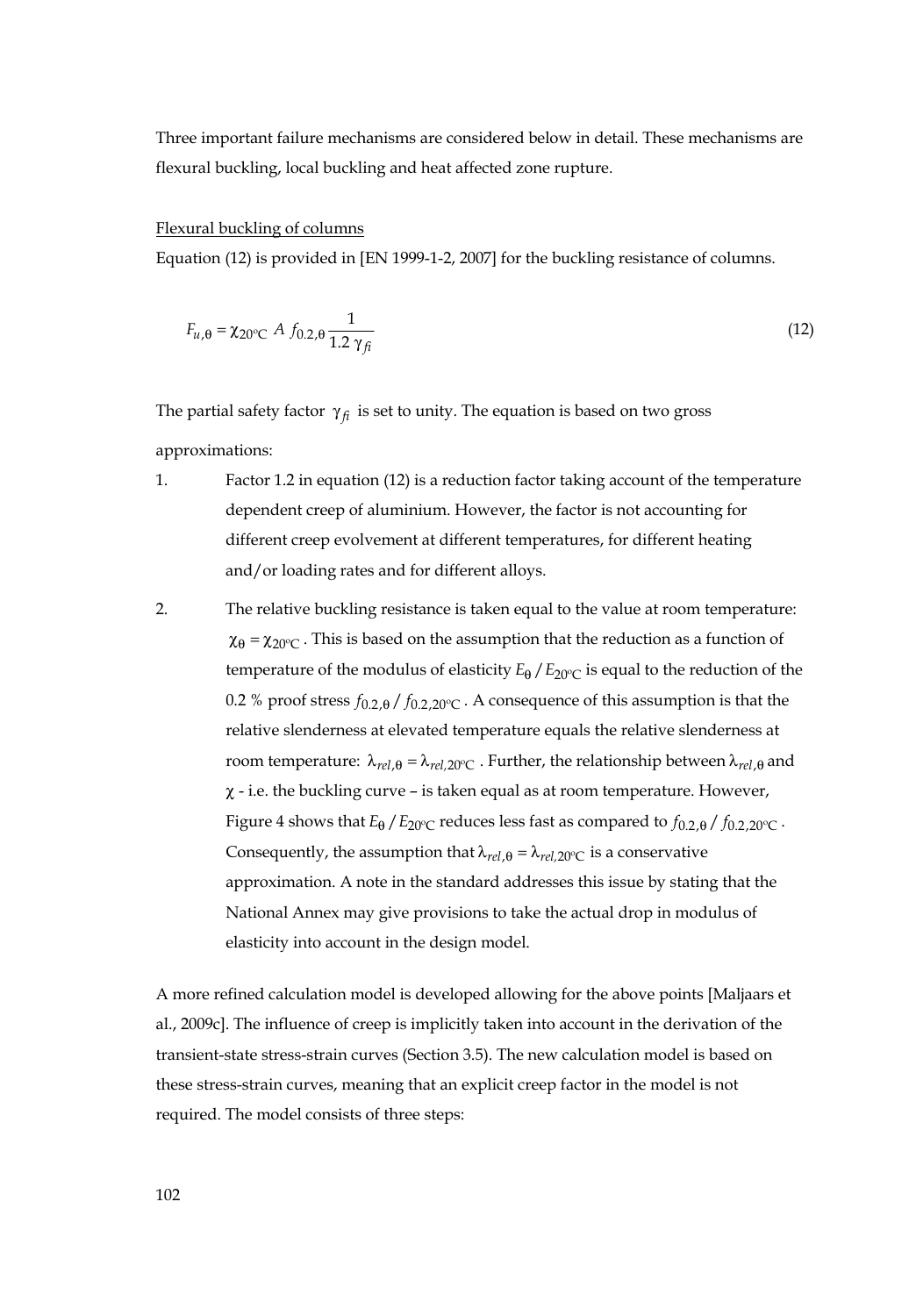1. An analytical model for the critical buckling load of columns with a curved stress-strain relationship is proposed by [Shanley, 1947]. This so-called inelastic critical buckling load  $F_{cr,inel,θ}$  is represented by Equation (13). The equation uses the tangential stiffness  $E_{T,\theta}$ , defined according to Equation (14).

$$
F_{cr,inel, \Theta} = \frac{\pi^2 E_{T,\Theta} I}{L_{buc}^2} \tag{13}
$$

$$
E_{T,\theta} = \frac{d\sigma}{d\varepsilon} \tag{14}
$$

The tangential stiffness is expressed by the parameters of the Ramberg-Osgood relationship of equation (9):

$$
E_{T,\Theta} = \frac{E_{\Theta}}{1 + \frac{E_{\Theta} 0.002 n_{\Theta}}{f_{0.2,\Theta}} \left(\frac{\sigma}{f_{0.2,\Theta}}\right)^{n_{\Theta}-1}}
$$
(15)

Applying Equation (15) into Equation (13) and substitution of σ by  $F_{cr,inel,θ}$  / *A* results in:

$$
\frac{F_{cr,inel, \Theta}}{A} + 0.002 E_{\Theta} n_{\Theta} \left( \frac{F_{cr,inel, \Theta}}{f_{0.2, \Theta} A} \right)^{n_{\Theta}} = \frac{\pi^2 E_{\Theta} I}{A L_{buc}^2}
$$
(16)

Knowing the parameters of the Ramberg-Osgood relationship  $E_\theta$ ,  $f_{0.2,\theta}$  and  $n_\theta$  and the geometrical properties *I* and *A*, Equation (9) is used to determine *Fcr,inel*,<sup>θ</sup> . An iterative procedure is required for solving this implicit equation.

2. The inelastic relative slenderness λ*rel,inel*,<sup>θ</sup> is determined according to Equation

$$
\lambda_{rel,inel,\theta} = \sqrt{\frac{A \ f_{0.2,\theta}}{F_{cr,inel,\theta}}}
$$
(17)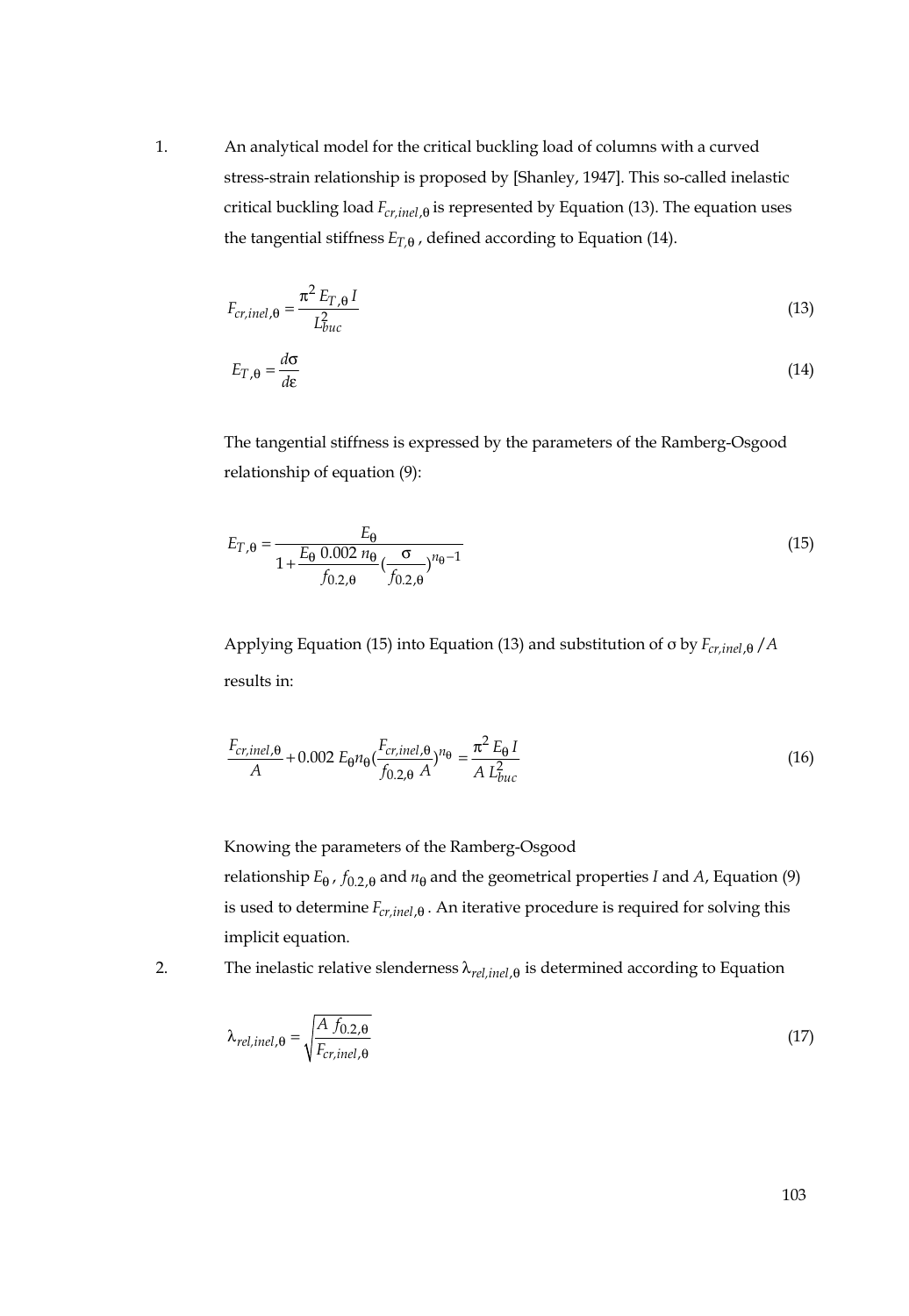3. A buckling curve is defined giving the relationship between the inelastic relative slenderness  $\lambda_{rel,inel, \theta}$  and the relative buckling resistance  $\chi_{\theta}$ . Equation (18) describes the relationship and it is presented by the curve in Figure 13.

$$
\chi_{\theta} = \frac{1}{\lambda_{rel,inel,\theta}^2} - \frac{0.8}{\lambda_{rel,inel,\theta}^3} + \frac{0.8}{\lambda_{rel,inel,\theta}^4} \tag{18}
$$

The buckling curve is based on a curve fit of the results of a parametric study with a finite element model. Experiments by [Langhelle, 1999] and [Langhelle et al., 1996] on aluminium columns at elevated temperatures are used for the validation of the finite element model. The validation and the cases considered in the parameter study are presented in [Maljaars et al., 2009c]. The results of the parametric study are indicated with symbols in Figure 13. The ultimate buckling resistance according to the new design model for flexural buckling of fire exposed aluminium columns is given by equation (19).

$$
F_{u,\theta} = \chi_{\theta} A f_{0.2,\theta} \frac{1}{\gamma_{fi}} \tag{19}
$$



*Figure 13: Relationship between relative buckling resistance and inelastic relative slenderness* 

## Local buckling of plates and sections in compression

[EN 1999-1-2, 2007] does not provide a simple calculation model for local buckling of class 4 plates and sections of aluminium exposed to fire conditions. Such a model was also not found in other standards. A simple calculation model was developed by [Maljaars et al.,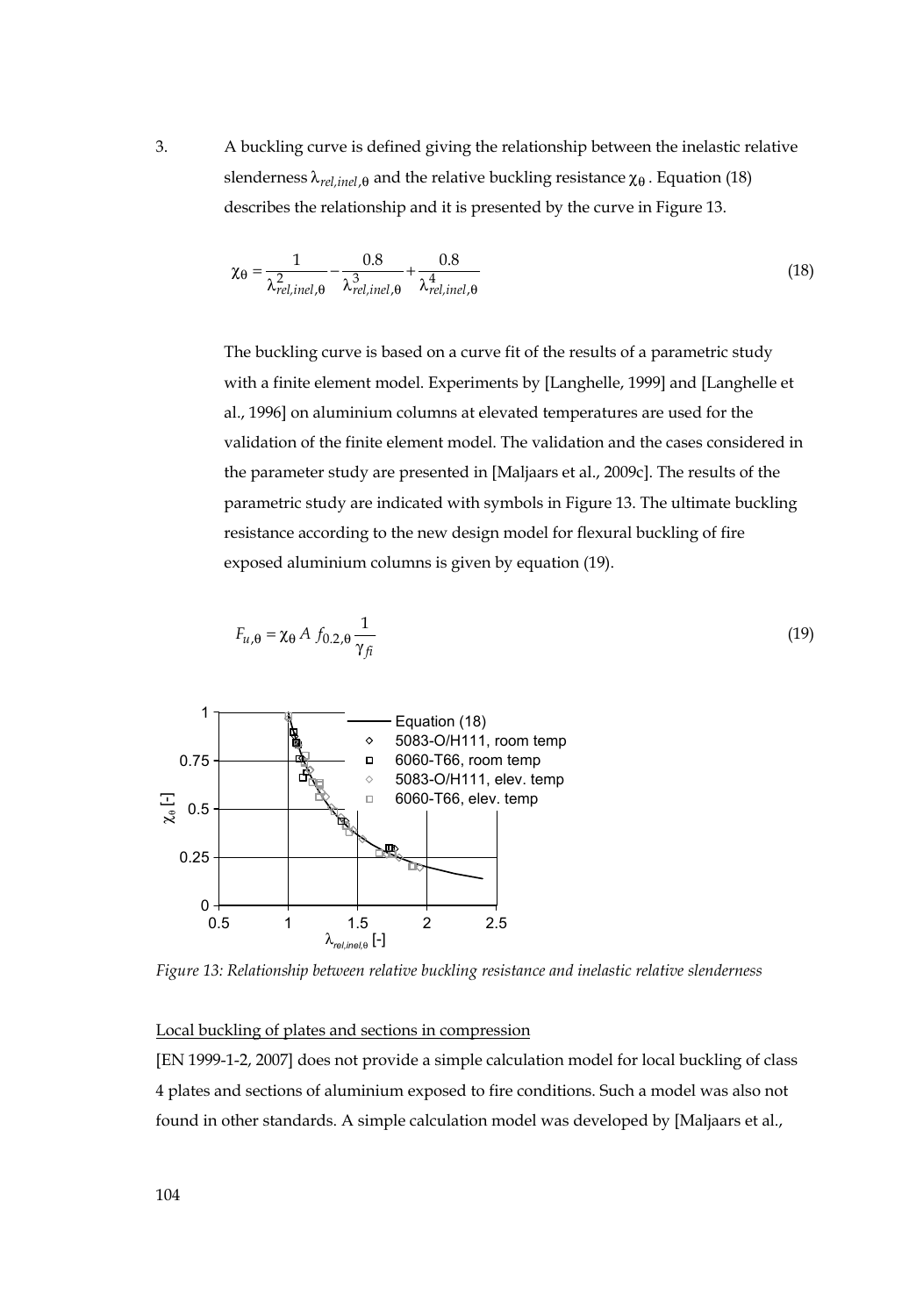2010], following a similar procedure as for flexural buckling of columns described above. The model consists of three steps:

1. An analytical model for the critical buckling stress of plates with a curved stressstrain relationship is proposed by [Stowell, 1948]. This inelastic critical buckling load σ<sub>*cr,inel*, θ is represented by Equations (20) and (21). The equation uses the</sub> tangential stiffness  $E_{T,\theta} = d\sigma/d\epsilon$  and the secant stiffness  $E_{S,\theta} = \sigma/\epsilon$ .

$$
\sigma_{cr,inel,\theta} = k_{cr} \frac{\pi^2 n_{\theta} E_{\theta}}{12(1 - v_{\theta}^2)} (\frac{t}{b})^2
$$
 (20)

$$
\eta_{\theta} = \begin{cases} \frac{E_{S,\theta}}{E_{\theta}} \left( \frac{1}{2} + \frac{1}{2} \sqrt{\frac{1}{4} + \frac{3}{4} \frac{E_{T,\theta}}{E_{S,\theta}}} \right) & \text{for simply supported internal plates} \\ \frac{E_{S,\theta}}{E_{\theta}} & \text{for simply supported outstands} \end{cases}
$$
(21)  

$$
k_{cr} = \begin{cases} \frac{4}{b^2} & \text{for simply supported internal plates} \\ \frac{b^2}{L^2} + 6 \frac{1 - v_{\theta}}{\pi^2} & \text{for simply supported outstands} \end{cases}
$$
(22)

The tangential stiffness and secant stiffness are expressed by the parameters of the Ramberg-Osgood relationship, Equations (15) and (23), respectively.

$$
E_{S,\Theta} = \frac{E_{\Theta}}{1 + \frac{E_{\Theta} 0.002}{f_{0.2,\Theta}} \left(\frac{\sigma}{f_{0.2,\Theta}}\right)^{n_{\Theta}-1}}
$$
(23)

Equations (15) and (23) are then applied into equations (21) and (20). This leads to an extensive equation especially for internal plates. As an alternative to this extensive equation, an approximate equation is defined:

$$
CE_{\theta} 0.002 \left( \frac{\sigma_{cr,inel,\theta}}{f_{0.2,\theta}} \right)^{n_{\theta}} + \sigma_{cr,inel,\theta} = k_{cr} \frac{\pi^2 E_{\theta}}{12(1 - v_{\theta}^2)} \left( \frac{t}{b} \right)^2 \tag{24}
$$

With *C* = 1.4 for simply supported internal plates and *C* = 1.0 for simply supported outstands. The equation gives the exact solution for simply supported outstands and is an approximation for simply supported internal plates, where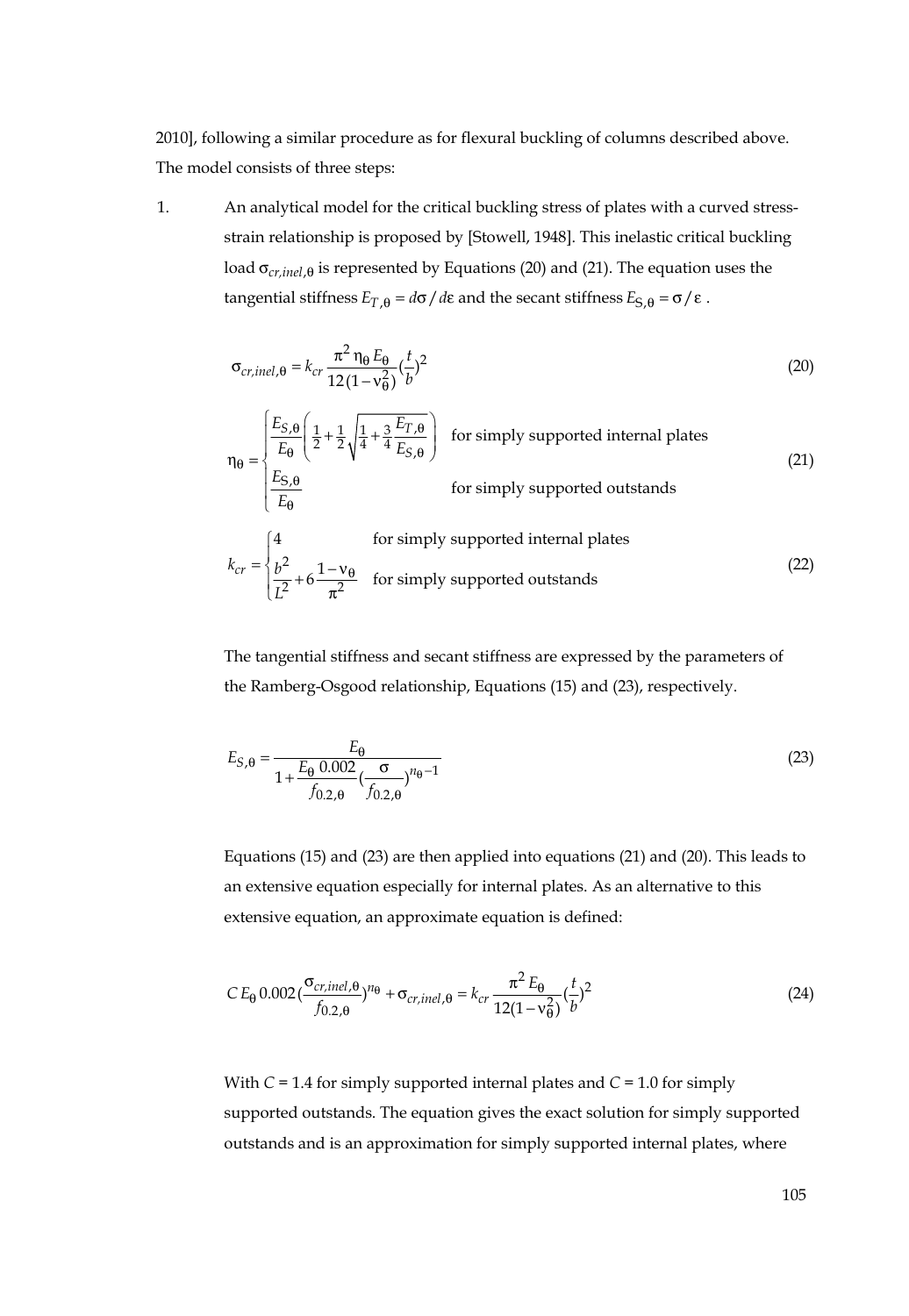the value  $C = 1.4$  is determined by curve fitting (elaborated in [Maljaars, 2008]). The inelastic critical stress  $\sigma_{cr,inel,\theta}$  is determined with an iterative procedure using equation (24).

2. The inelastic relative slenderness  $\lambda_{cr,inel, \theta}$  is determined with Equation (25).

$$
\lambda_{rel,inel,\theta} = \sqrt{\frac{f_{0.2,\theta}}{\sigma_{cr,inel,\theta}}}
$$
(25)

3. Buckling curves are defined giving the relationship between the inelastic relative slenderness  $\lambda_{rel,inel, \theta}$  and the relative buckling resistance  $\chi_{\theta}$ . Equation (26) describes the relationships and they are presented by the curves in Figure 14.

$$
\chi_{\theta} = \begin{cases}\n\frac{1}{\lambda_{rel,inel,\theta}} + 0.2 \frac{1}{\lambda_{rel,inel,\theta}^2} - 2.5 \frac{1}{\lambda_{rel,inel,\theta}^3} + 2.3 \frac{1}{\lambda_{rel,inel,\theta}^4} & \text{for internal plates} \\
\frac{1}{\lambda_{rel,inel,\theta}} + 1.5 \frac{1}{\lambda_{rel,inel,\theta}^2} - 0.5 \frac{1}{\lambda_{rel,inel,\theta}^3} + 3.5 \frac{1}{\lambda_{rel,inel,\theta}^4} & \text{for outstands}\n\end{cases}
$$
\n(26)

The buckling curves are based on a curve fit of the results of a parametric study with a finite element model. Experiments by [Maljaars et al. 2009d and 2009e] on aluminium sections at elevated temperatures are used for the validation of the finite element model. The results of the parametric study are indicated with symbols in Figure 14. Equation (27) presents the ultimate buckling resistance according to the new design model for local buckling of fire exposed aluminium plates.

$$
F_{u,\theta} = \chi_{\theta} b \ t \ f_{0.2,\theta} \frac{1}{\gamma_{fi}} \tag{27}
$$

#### Rupture of the heat affected zone

Alloys in series 6xxx applied in structural applications are usually hardened by a heat treatment. Alloys in series 5xxx are often hardened by cold working. When structures of hardened alloys are welded, the material close to the weld is exposed to severe heat input. This heat partially "destroys" the favourable aluminium matrix obtained by hardening so that the strength of this zone is reduced compared to the hardened parent metal. The zone with reduced strength is called the heat affected zone (HAZ). Symbol  $\rho_{0.2, haz}$  =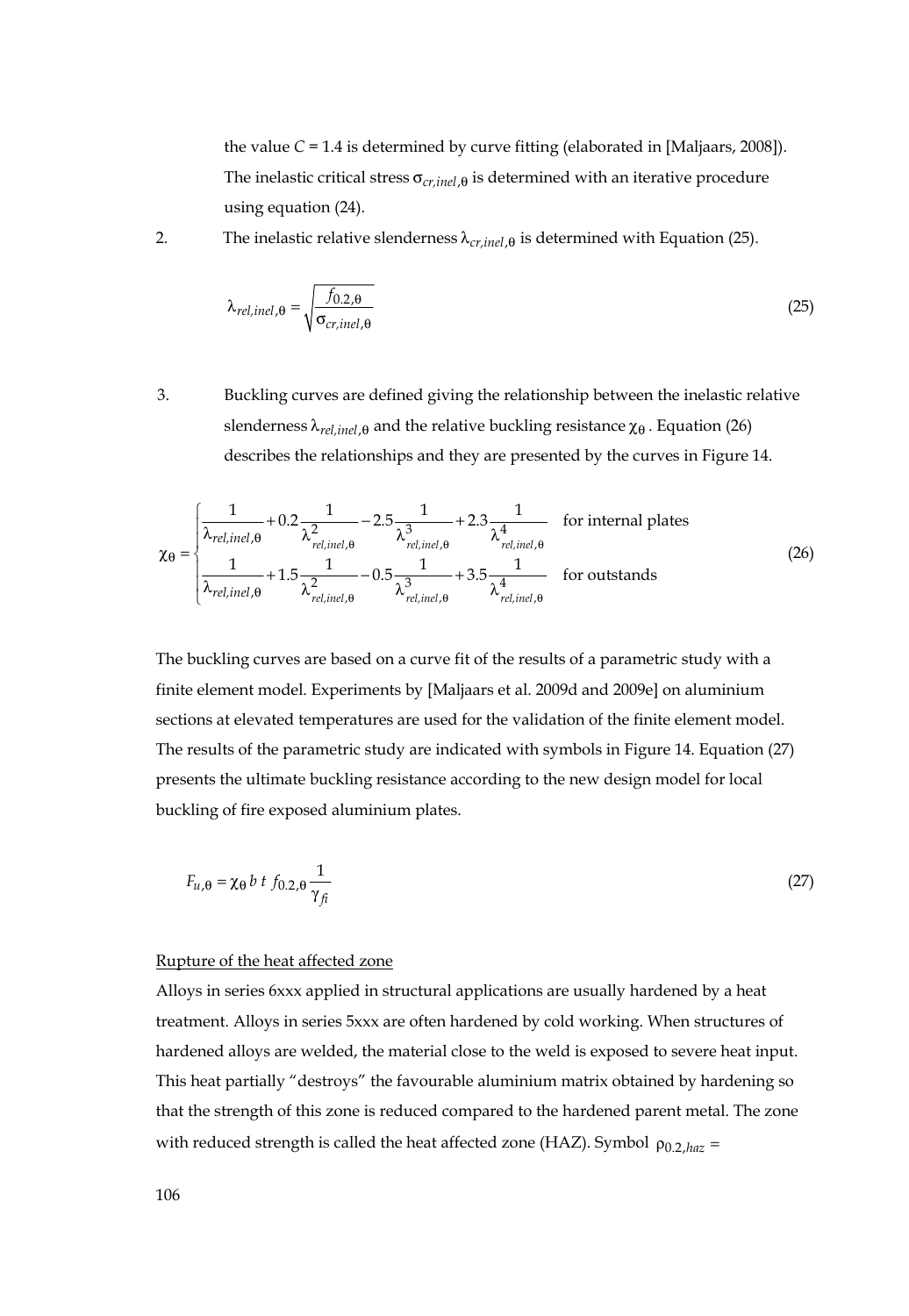$f_{0.2, haz}$  /  $f_{0.2, parent}$  is used to address the reduction of the 0.2 % proof stress. The reduction of the ultimate tensile strength is denoted with symbol  $\rho_{u,haz} = f_{u,haz} / f_{u,parent}$ .

In absence of test results, [EN 1999-1-2, 2007] does not provide values for  $\rho_{0.2, haz, \theta}$  and  $\rho_{u, haz, \theta}$  at elevated temperatures. The standard assumes that  $\rho_{0.2, haz, \theta}$  and  $\rho_{u, haz, \theta}$  at elevated temperature are equal to the values at room temperature. This is supposed to be a conservative approximation because of the following way of reasoning. When exposed to fire conditions all material is subjected to heat input. At a certain temperature, there is no difference expected between the material heated by fire and the material formerly heated



*Figure 14: Relationship between relative buckling resistance and inelastic relative slenderness* 



*Figure 15: Steady state tensile test results at elevated temperatures for two alloys with various tempers (data source: [Kaufman, 1999])*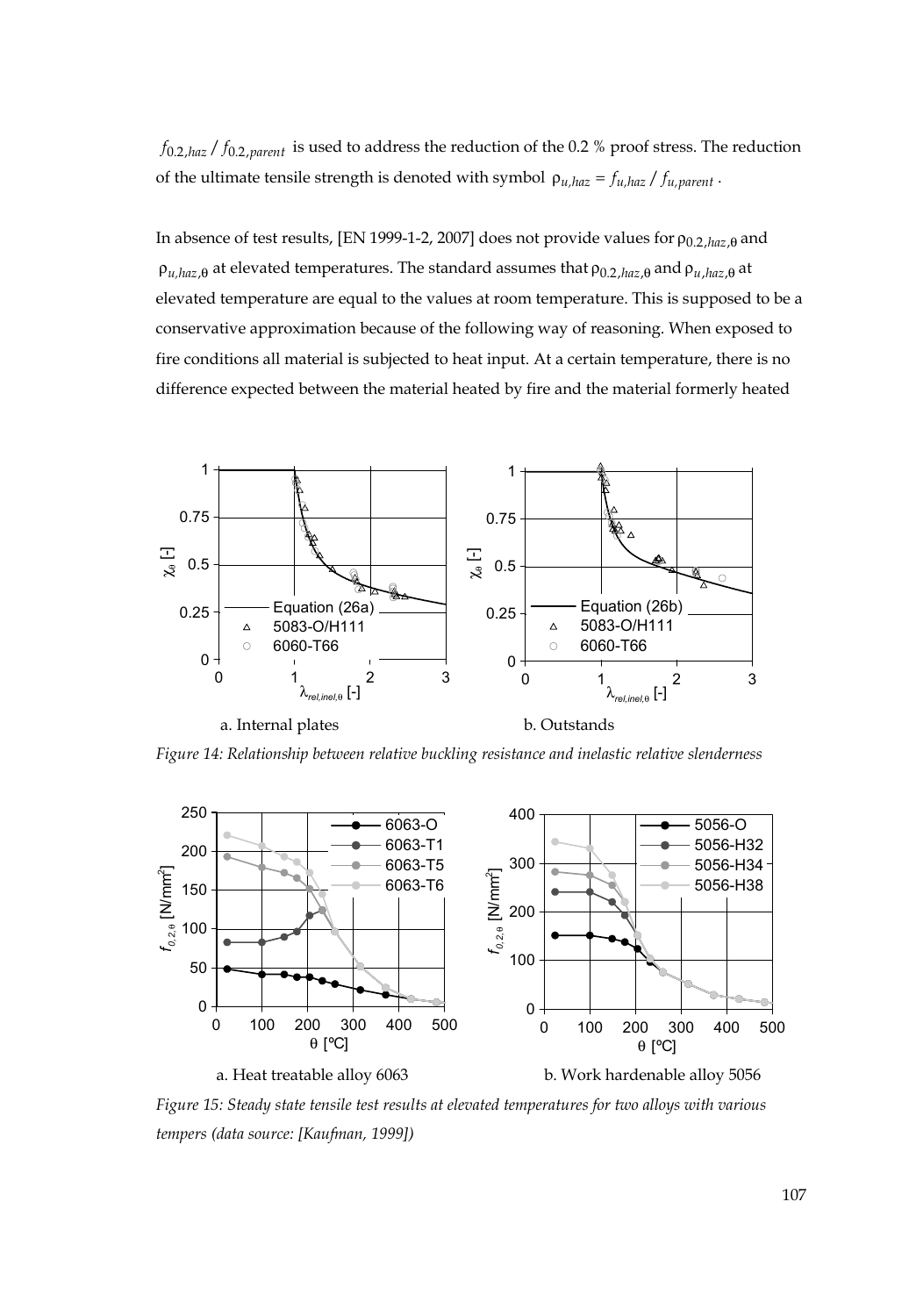by the welding process. Consequently,  $\rho_{0.2, haz}$  and  $\rho_{u,haz}$  tend to unity at increasing temperature. Tensile test data by [Kaufman, 1999] confirm this assumption (Figure 15). At elevated temperature, there is no longer a difference in the strength of material with different initial tempers Tx or Hxx.

A limited experimental programme was carried out on the strength of welded specimens at elevated temperatures. The programme consisted mainly of steady state tensile tests and a small number of transient-state tensile tests on unwelded specimens (results representative for parent metal) and on specimens with a fillet weld and a butt weld (results representative for HAZ). The programme and results are presented in [Maljaars and Soetens, 2009b]. Some results of the steady-state test programme are indicated in Figure 16. It shows that the strength of the HAZ equals that of the parent metal at a temperature of 300 °C i.e.  $\rho_{u, haz, 300^{\circ}C} = 1.0$ . In the relevant temperature range of 175-300 °C, however, ρ*u,haz*,<300ºC < 1.0. An approximately linear increase is found for ρ*u,haz*,θ between 20 ºC and 300 ºC. In absence of further test data, the approximation according to equation (28) is therefore recommended for 6xxx-T6 alloys.

$$
\rho_{u, haz, \theta} = \begin{cases} 1 + (\rho_{u, haz, 20 \text{ °C}} - 1) \frac{300 \text{ °C} - \theta_{al}}{300 \text{ °C} - 20 \text{ °C}} & \text{if } 20 \le \theta_{al} < 300 \text{ °C} \\ 1 & \text{if } \theta_{al} \ge 300 \text{ °C} \end{cases} \tag{28}
$$



*Figure 16: Steady state tensile test results at elevated temperature on parent metal and on welded specimens*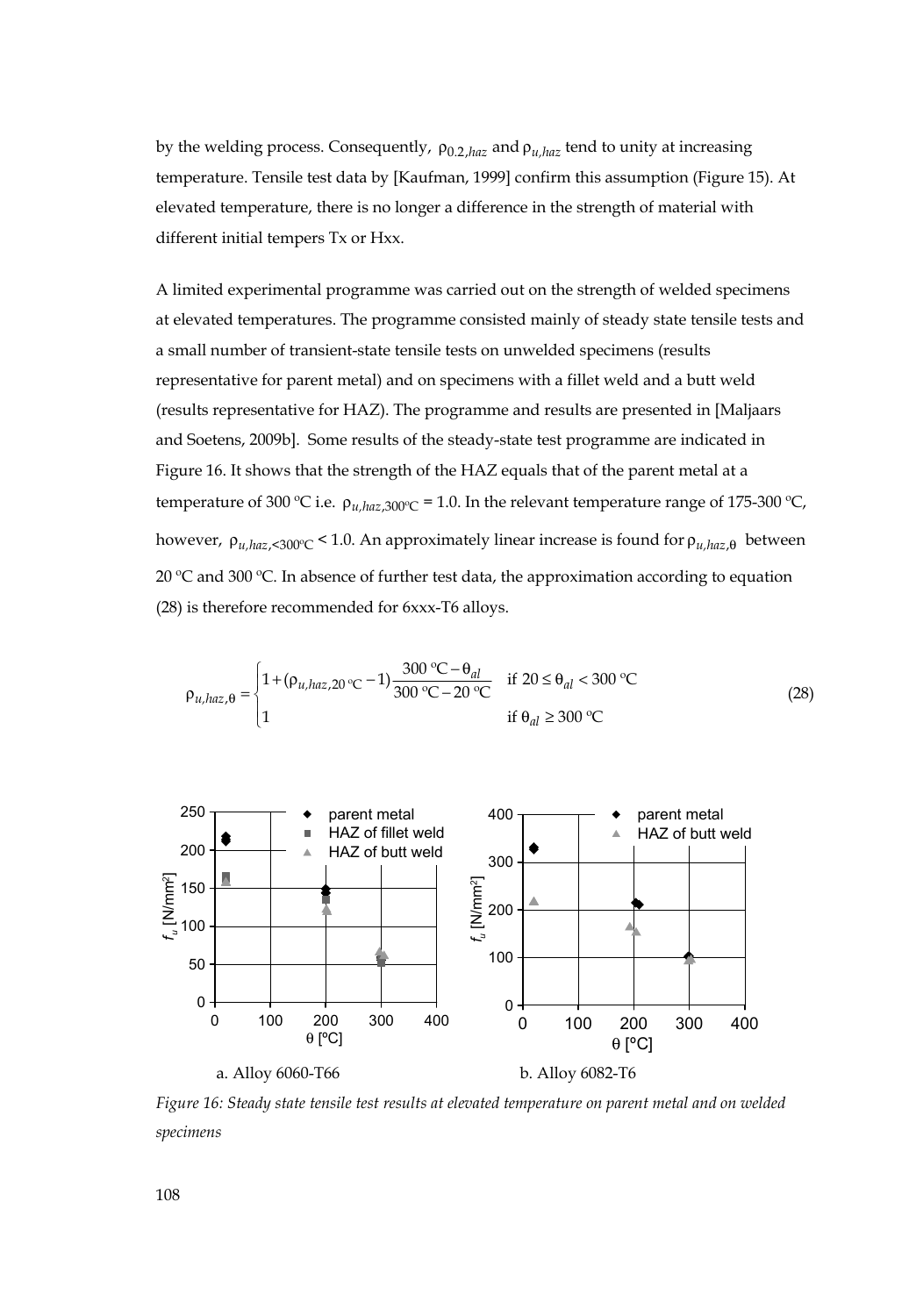#### *4.2 Advanced calculation models in a FSE approach*

The component approach with its approximations is in most cases not recommended for application in a Fire Safety Engineering (FSE) approach. A more realistic approach is required where thermal expansion is taken into account as well as changing boundary conditions at member supports. On the one hand, restrained thermal expansion may result in internal stresses in case of statically indeterminate structures. This may cause failure in an earlier stage of the fire as compared to a theoretical case without thermal expansion. On the other hand, failure of one component does not necessarily mean failure of the entire structure. Parts that are less weakened by the fire may overtake the load of the most weakened parts, leading to redistribution of forces. Damage or collapse of individual members not leading to collapse of the entire structure is usually allowed in a fire design because the aim is preventing progressive collapse and providing safe escape routes only (free after [Franssen and Zaharia, 2006]).

Taking into account the above effects usually means that either the entire structure needs to be analysed as a whole, or the structure needs to be divided into parts with no or limited interaction with the rest of the structure and these parts need to be analysed. Simple calculation models are not available for such cases. For these cases [EN 1999-1-2, 2007] refers to "advanced" calculation models that need to be based on fundamental physical behaviour and verified on the basis of relevant test results. Some examples are given in Section 5.

# **5 Design examples**

Two examples are elaborated in this chapter. Emphasis is on the structural response rather than on the thermal response.

#### *5.1 Column in an office building*

Consider the part of the structure of an office building according to Figure 17. The part is selected such as to have no significant structural interaction with the rest of the structure. The geometry of the beams and columns is given in Table 3. The fire scenario comprises one of the compartments being exposed to fire. In this example it is assumed that the columns and beam of the fire compartment (indicated with arrows) are completely engulfed in flames while the rest of the building remains at ambient temperature.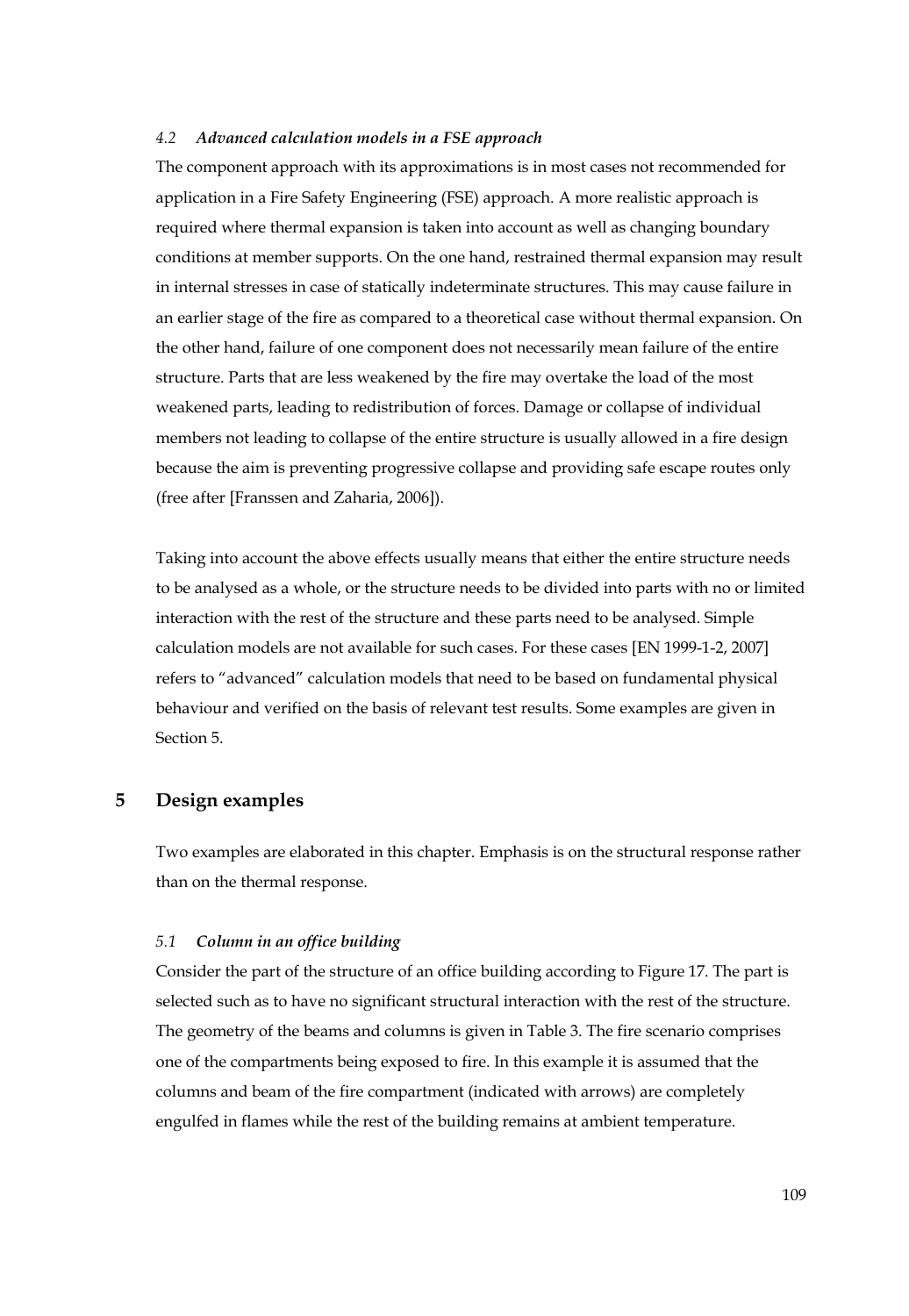

*Figure 17: Compartment fire in an office building* 

*Table 3: Cross-sectional properties of the beams and columns* 

| Part    | Shape  | Dimensions    | Properties                                         |
|---------|--------|---------------|----------------------------------------------------|
| Columns | t>     | $b = 197$ mm  | $A = 3360$ mm <sup>2</sup>                         |
|         |        | $t = 4.34$ mm | $I_v = 2.16 \cdot 10^7$ mm <sup>4</sup>            |
| Beams   | Ŧ<br>h | $h = 430$ mm  | $A = 6552$ mm <sup>2</sup>                         |
|         |        | $b = 260$ mm  | $I_{\rm v}$ = 2.05.10 <sup>8</sup> mm <sup>4</sup> |
|         |        | $t = 7$ mm    |                                                    |

The example considers the exposed columns. The columns are extruded profiles of alloy 6060-T66 and are insulated with glass wool with a thickness  $d_p = 24$  mm, properties  $\rho_p =$ 60 [kg/m<sup>3</sup>];  $c_p = 1030$  [J/kg K] and  $\lambda_p = 2.7 \cdot 10^{-7} \theta_{al}^2 + 1 \cdot 10^{-4} \theta_{al} + 0.031$  [W/m K]. The external load on the column for fire design is  $F_{S, fi}$  = 180 kN. Load eccentricity is not considered in this example. The required fire resistance is 60 min and the partial factor is  $γ<sub>f</sub> = 1.0.$ 

# "Traditional" fire design approach

The member temperature is evaluated with equation (2) for the standard temperature-time curve (Figure 18a). The member temperature after 60 minutes is equal to 360 ºC. The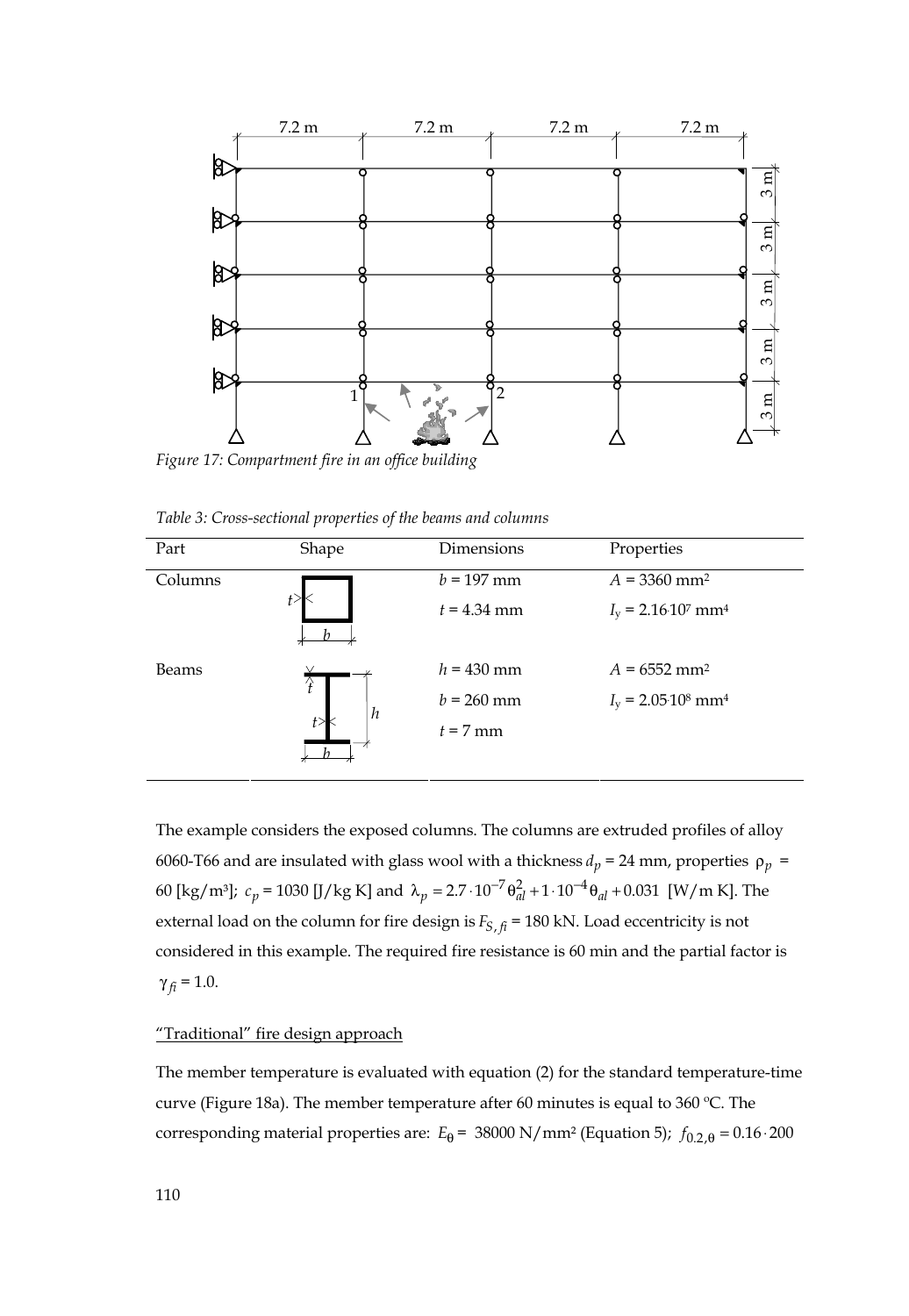N/mm<sup>2</sup> = 32 N/mm<sup>2</sup> (Figure 12) and  $n_{\theta}$  = 4.6 (Equation 11). Note that  $\theta_{al}$  = 360 °C is just out of the application range, which is neglected here. The resistance of the column is subsequently determined:

- The resistance for flexural buckling is determined with equations  $(16)$   $(19)$ . The results are:  $F_{cr,inel,θ} = 98$  kN;  $\lambda_{rel,inel,θ} = 1.048$ ;  $\chi = 0.88$ ;  $F_u = 94.6$  kN;
- 

The resistance for local buckling is determined with equations  $(24)$  –  $(27)$ . The results are:  $\sigma_{cr,inel,θ} = 26.8 \text{ N/mm}^2$ ;  $\lambda_{rel,inel,θ} = 1.092$ ;  $\chi = 0.78$ ;  $F_u = 84.0 \text{ kN}$ .

Interaction between local and global buckling is not yet taken into account. Interaction results in a lower resistance than the resistances given here for the individual failure modes. Due to the fact that the load on the column  $F_{S, fi}$  is already larger than the resistance of the individual failure modes, the column is not able to resist the load. The conclusion is that the column fails before reaching the required fire resistance of 60 min.

#### FSE approach

The natural fire gas temperature is determined for a compartment lay-out and a fire load typical for an office building in [Maljaars et al., 2006], using the programme Ozone V2.1 [Cadorin et al., 2004]. Equation (2) is used to determine the member temperature, however the thermal capacity of the fire insulation material is neglected, i.e.  $\phi = 0$ . The gas and member temperatures are given in Figure 18b. The maximum member temperature during 60 minutes of fire exposure is equal to 200 ºC.

The column is partially restrained for thermal expansion in axial direction. This has to be taken into account in the evaluation of the resistance. As simple design models that take this into account do not exist, the resistance is evaluated on the basis of FE models. A model of the entire structure, with the members modelled in such detail that also failure mechanisms such as local buckling are considered, is too time-consuming for practice. For this reason, the following approach is applied:

The structure of Figure 17 is modelled in the FE programme DIANA v. 9.2 [De Witte and Kikstra, 2007] with simple beam elements. The material properties consist of linear elasticity at room temperature combined with the coefficient of linear thermal expansion. In the analysis, the exposed beams and columns obtained a temperature increase. The result of the analysis is the vertical displacement of the nodes 1 and 2 in Figure 17 and the reaction forces in the heated members. The spring stiffness exerted by the rest of the building on the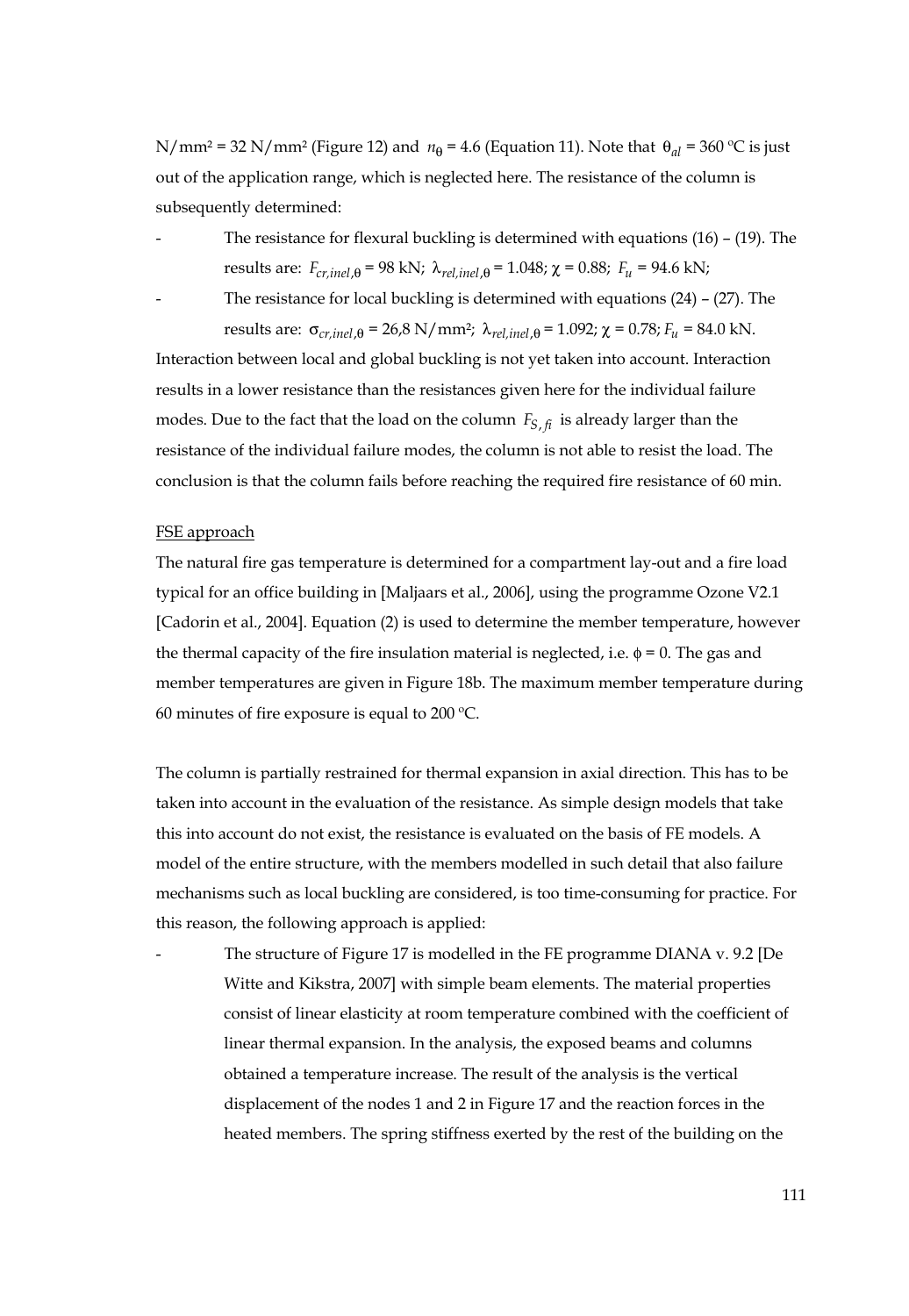heated columns is determined by dividing the reaction forces by the displacements. This spring stiffness is equal to  $k = 826$  N/mm; The heated column is modelled in detail with 8-noded shell elements in DIANA v. 9.2. A spring is applied at the column end in axial direction with  $k = 826$ N/mm. The external load  $F_{S, fi}$  = 180 kN is applied at the same position. An initial geometrical imperfection pattern is applied consisting of the summation of the following two imperfection patterns:

- The first Euler buckling mode of the column for local buckling, scaled in such a way that the maximum imperfection is equal to *b* / 500.
- The first Euler buckling mode of the column for flexural buckling, scaled in such a way that the maximum imperfection is equal to *L* / 500.

The material model given by equation (8) is applied directly into the finite element program via a user supplied subroutine. Thermal expansion is also applied. Finally the external load is applied onto the column and the column is heated with the curve in Figure 18b.



 a. Standard temperature-time curve b. Natural fire temperature-time curve *Figure 18: Temperature development in design example 1* 

The finite element model at *t* = 45 min is presented in Figure 19a (with deformations exaggerated). Figure 19b shows the axial deformation of the member *u* as a function of time. Load application at  $t = 0$  results in a negative deformation. Thermal expansion causes a positive deformation during heating. Creep deformations appear being smaller than thermal deformations for this member. The conclusion is that the member survives this fire thus the fire resistance is sufficient.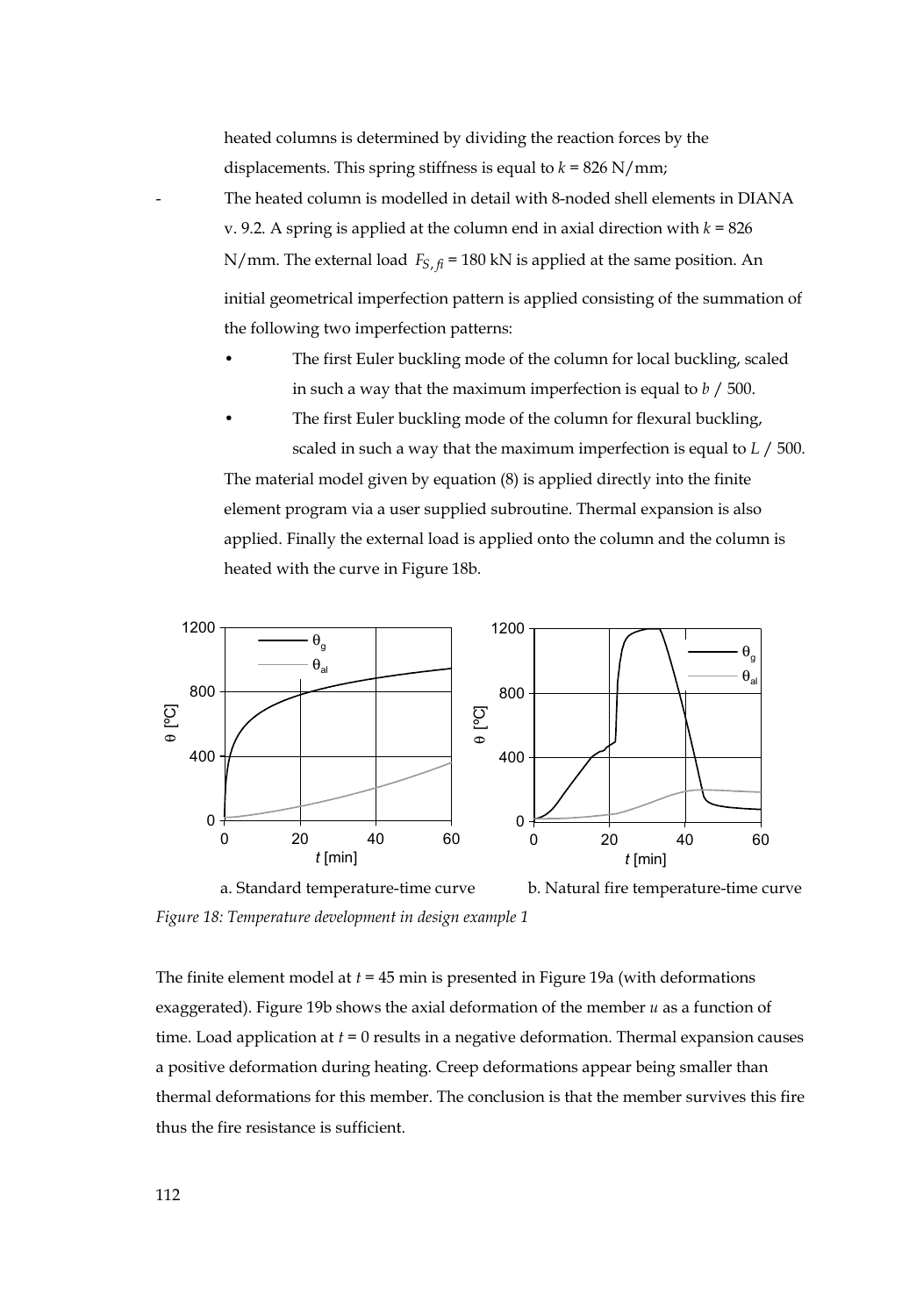

*Figure 19: Results of the FE model of the exposed column in design example 1* 

# *5.2 Atrium roof in a shopping mall*

Consider the shopping mall according to Figure 20. The roof of the atrium consists of aluminium frames with fire resistant glass panels. The aluminium bars (Figure 20c) have a distance in between of 0.82 m and are hinged supported about the strong and weak axes at both ends. The fire scenario comprises a fire in Shop 1.



*Figure 20: Lay-out of the shopping mall* 

The example considers the non-insulated bars of the atrium roof. These are extruded rectangular hollow sections of alloy 6060-T66 with dimensions 75 mm x 37.5 mm x 4 mm. The external load in fire condition is a distributed load of 0.43 kN/m acting in vertical direction. The required fire resistance is 30 min and the partial factor is  $\gamma_{fi}$  = 1.0.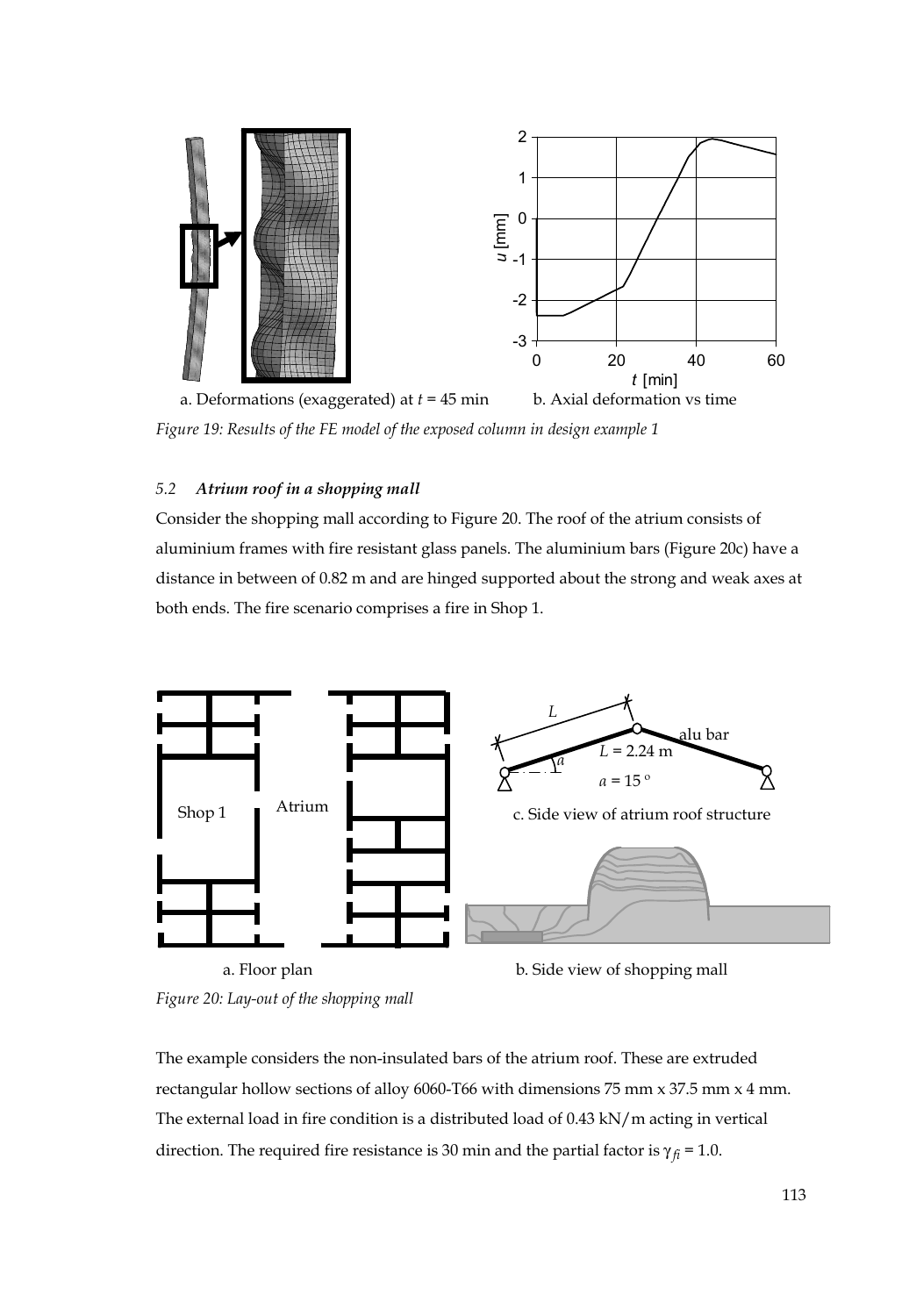# "Traditional" fire design approach

Equation (1) is applied for determining the member temperature for exposure to the standard temperature-time curve. The bar is evaluated as exposed at 3 sides because the upper part of the bar is located outside. The resulting aluminium temperature reaches the melt temperature (appr. 600 °C) after 11 minutes of exposure to the standard fire. Hence the fire resistance of the atrium roof structure is insufficient.

# FSE approach

The natural fire gas temperature is determined with a zone model in [Twilt and Van Oerle, 1999]. Figure 21a presents the resulting gas temperature just below the roof structure. The gas temperature is (almost) steady state with a maximum of 280 ºC. The lower part of the bar is directly exposed to this temperature while the upper part is outside. Thermal bending of the member is expected due to the unequal temperature distribution over the cross-section. The glass panel might not be able to follow the thermal deformation of the bar. This may result in openings between the member and the glass panel, which in turn influences the temperature of the member. It is possible to accurately determine the temperature of the bar with a coupled thermal – mechanical model. This is not applied in this example. Instead, two extreme cases are considered for the member temperature:

- In case 1 a temperature of 280 °C is assumed for the bottom part and 20 °C is assumed for the upper part of the bar, with an abrupt temperature change at the junction between the exposed part and the outside part, Figure 21b case 1.
- In case 2 a temperature of 280 ºC is assumed for the entire bar, Figure 21b case 2.



*Figure 21: Temperature development in the FSE approach for design example 2* 

114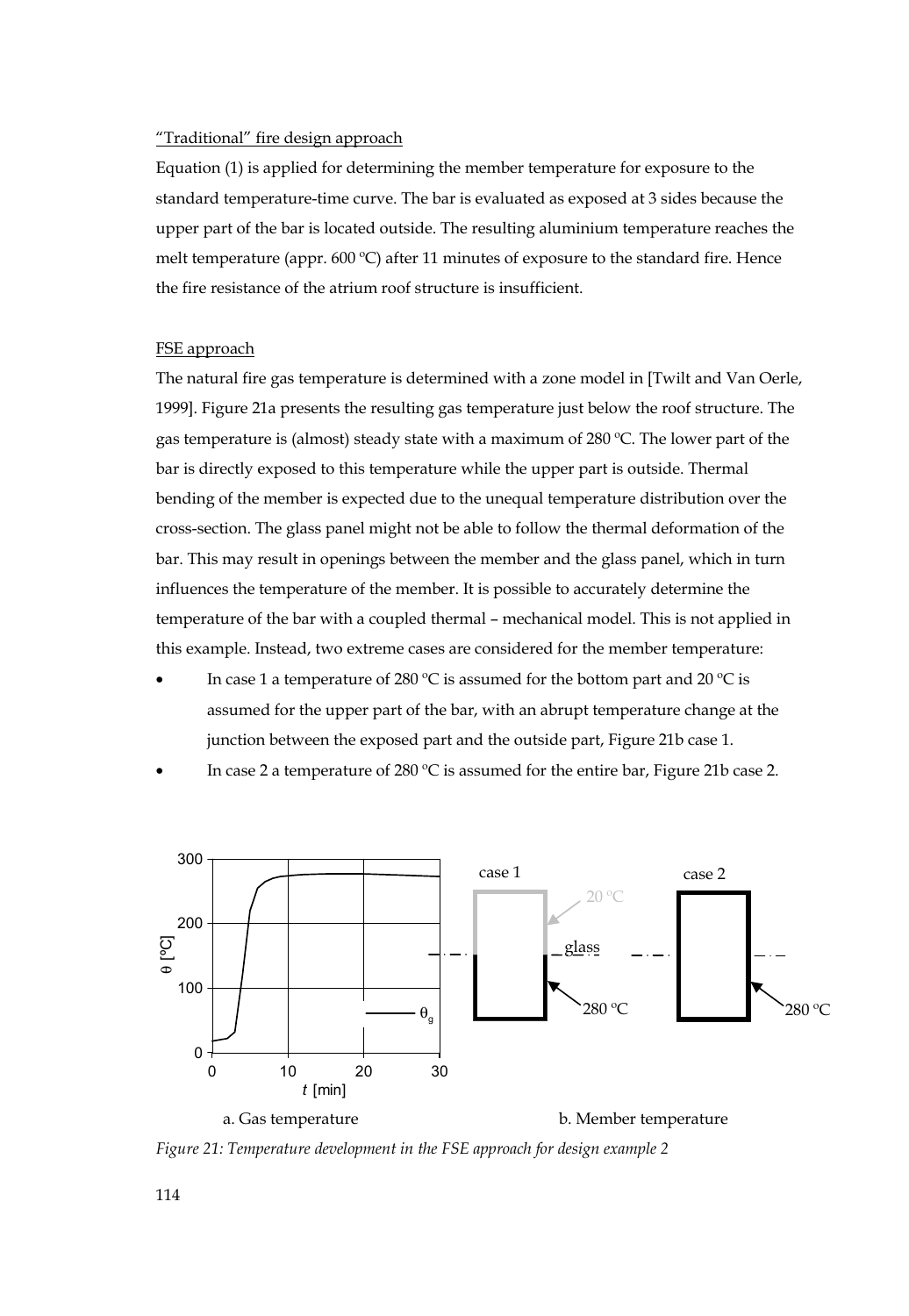The bar is hinged in both directions so there is no interaction with the rest of the structure. The bar is subjected to a combination of bending moment and normal force. [EN 1999-1-2, 2007] provides a simple calculation model for such a beam column. However, this calculation model assumes a uniform temperature through the section equal to the maximum temperature of the member. On the one hand this may be a conservative assumption for the case 1 member temperature because  $f_{0,2,\theta}$  at maximum temperature is lower than  $f_{0.2, \theta}$  at average temperature. On the other hand the thermal bending of the bar causes an increase of the second order bending moment due to the normal force acting on the bar (Figure 22a). The temperature distribution also results in internal stresses. These effects have a reducing effect on the member resistance. Hence the simple calculation model only gives an approximation of the real structural behaviour in fire for the case 1 member temperature.

In order to accurately determine the fire resistance, a FE model is developed for the bar. The material model given by equation (8) is applied as well as thermal expansion. Finally the external load is applied. Bending of the bar with case 1 member temperature caused by thermal expansion is presented in Figure 22b (deflection not scaled). The FE results indicate that the deflection due to thermal bending is 20 times larger than the deflection due to the external load at room temperature. The ratio between the thermal deflection and the span is 1/40. This may result in breaking of the glass panels if the connection between the bar and the panel is too stiff and strong. In this example the effect of thermal bending on the glass panels is not examined further; the analysis concentrates on the fire resistance of the bar itself.



*Figure 22: Temperature bending effect on member resistance for case 1 member temperature*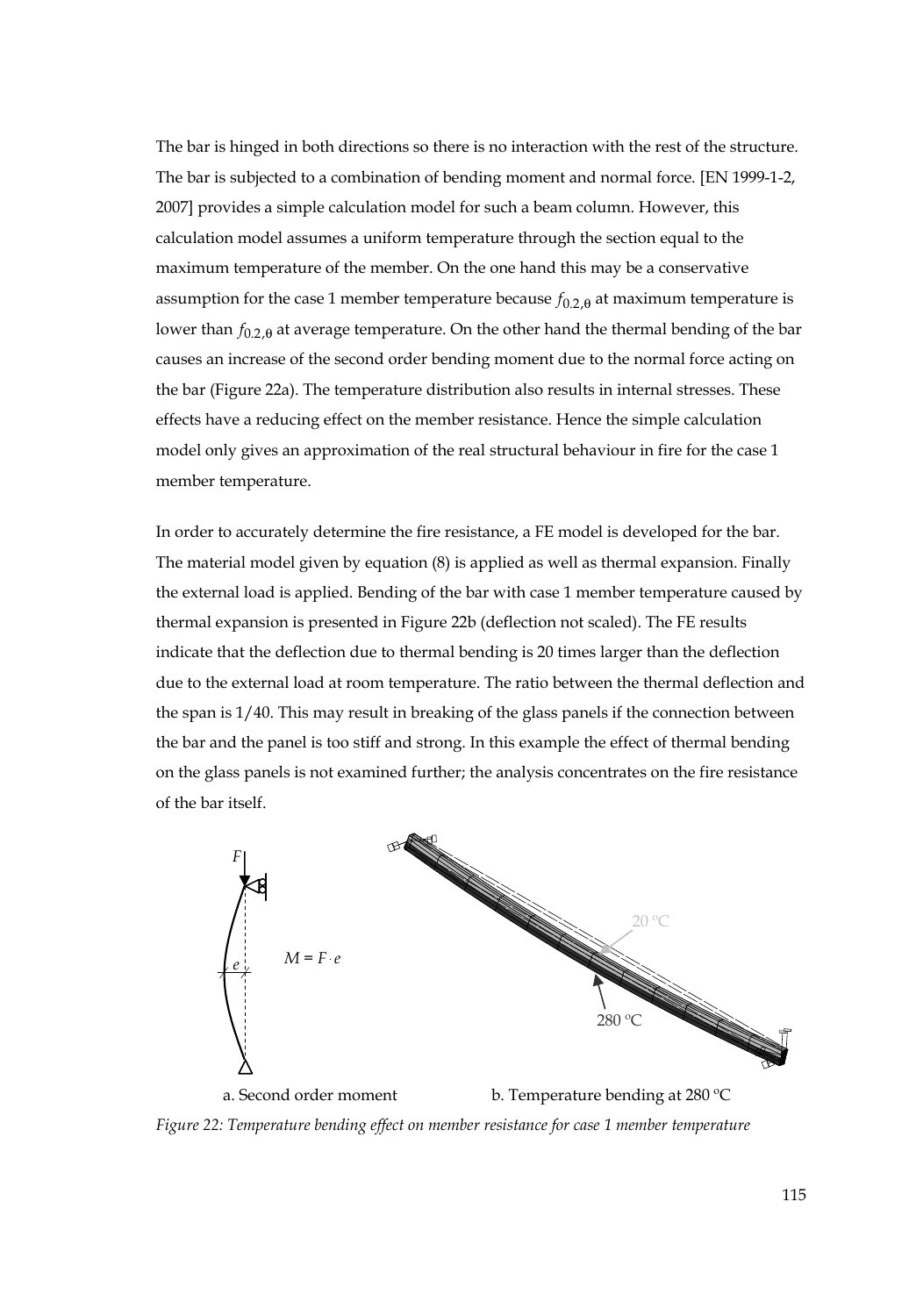The FE analyses showed that the mechanical deflection after 30 minutes of fire exposure is relatively small (approximately 1 mm) for both temperature cases. The real temperature distribution is expected being in between these extreme cases. Thus the conclusion is that the bar resists the load during the required fire resistance period of 30 minutes. The fire resistance of the bar is sufficient.

#### *5.3 Remark on the reliability*

Most modern structural codes and rules for design at room temperature are related implicitly or explicitly to satisfying a certain reliability level. In case of a traditional fire design, the reliability is actually unknown. Experience with this approach has learnt that it results in an acceptable safety level. Such experience is not available in case of a FSE approach. In a proper FSE approach the reliability should be determined and checked to a target value. Such a reliability study has not been carried out in the current study and it is a recommendation for future research. First steps in this future research should be to determine the distributions of probability for relevant parameters and to determine the reliability of the models involved.

#### **6 Conclusions**

- The strength of aluminium reduces at moderately elevated temperatures (roughly between 175  $\degree$ C and 350  $\degree$ C). This is the main reason that aluminium structures are relatively sensitive to fire exposure;
- Fire Safety Engineering (FSE) provides a more accurate approximation of the real behaviour in fire as compared to a traditional fire design. Due to the sensitivity of aluminium for fire conditions, a realistic – not too conservative – approximation of the real behaviour is often required in order to be a realistic alternative as structural material. For this reason, FSE is an excellent method to evaluate the fire resistance of aluminium structures;
- Fire insulation materials suited for aluminium structures should be effective in the range of 175 – 350 °C should have a low density, a low thermal conductivity and should be flexible enough to follow the relatively large thermal- and creep deformations of aluminium;
- The modified creep model by Dorn and Harmathy provides a sound basis for deriving transient state stress-strain relationships of fire exposed aluminium alloys;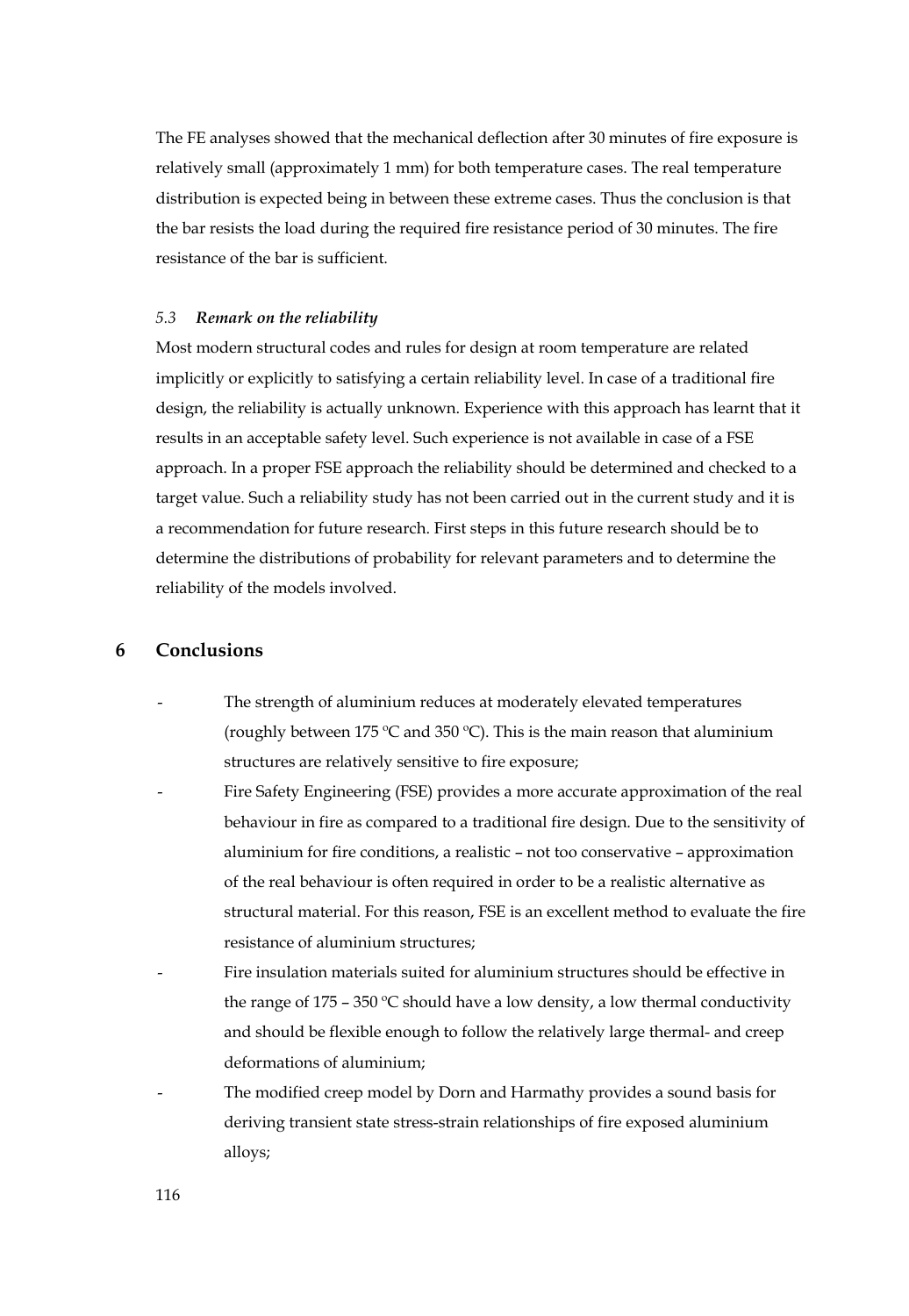- The relative value of the 0.2 % proof stress i.e. the ratio  $f_{0.2,20\degree\text{C}}/f_{0.2,8}$  determined in tests for a limited number of alloys are representative for all alloys in the same series and with the same temper;
- Transient state stress-strain relationships at elevated temperatures are significantly curved; much more than at room temperature. Simple calculation models for flexural buckling and local buckling have been developed in which the curvature of the stress-strain relationship is explicitly taken into account;
- The difference in strength between the HAZ and parent metal gradually disappears at increasing temperature. Preliminary tests show that the HAZ strength is equal to the strength of the parent metal at temperatures of 300  $^{\circ}$ C and higher;
- Numerical models using the modified Dorn-Harmathy constitutive model provide a powerful tool to determine the fire resistance with respect to the loadbearing function of aluminium structures, based on FSE;

#### *Acknowledgement*

Part of this research was carried out under the project number MC1.02147 in the framework of the Research Program of the Materials Innovation Institute M2i (www.m2i.nl), the former Netherlands Institute for Metals Research.

The members of the joint-industry project group "Fire Design of Aluminium Structures", The Netherlands, are kindly acknowledged for their contribution.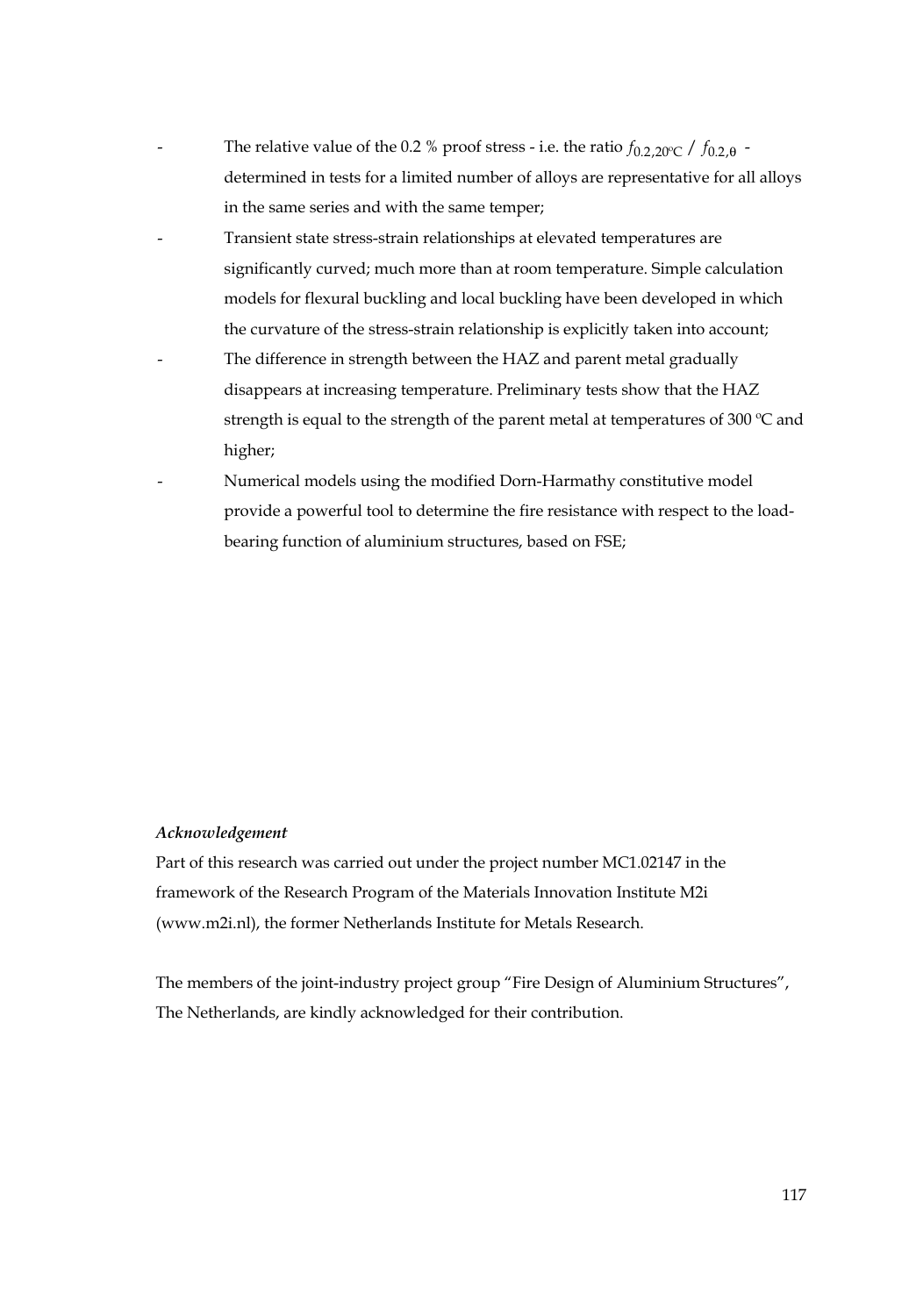# **Symbol list**

# Main symbols

| α                     | $=$ | Coefficient of linear thermal expansion [-]                           |
|-----------------------|-----|-----------------------------------------------------------------------|
| $\alpha_c$            | $=$ | Convection coefficient [W/m <sup>2</sup> K]                           |
| γ                     | $=$ | Partial factor [-]                                                    |
| ρ                     | $=$ | Density [kg/m <sup>3</sup> ]                                          |
| $\rho_{0.2, haz}$     | $=$ | Reduction factor for the 0.2 % proof stress due to the HAZ [-]        |
| $\rho_{u, haz}$       | Ξ   | Reduction factor for the tensile strength due to the HAZ [-]          |
| ε                     | $=$ | Emissivity [-] or Strain [-]                                          |
| $\varepsilon_{el}$    | $=$ | Instant elastic strain [-]                                            |
| $\varepsilon_t$       | $=$ | Creep strain [-]                                                      |
| $\varepsilon_{t,lim}$ | Ξ   | Creep strain at the start of the tertiary creep stage [-]             |
| $\varepsilon_{th}$    | $=$ | Thermal strain (strain due to thermal expansion) [-]                  |
| ν                     |     | Poisson ratio [-]                                                     |
| χ                     | $=$ | Relative buckling resistance (buckling resistance divided by          |
|                       |     | plastic capacity) [-]                                                 |
| σ                     | $=$ | Stress [N/mm <sup>2</sup> ]                                           |
| θ                     | $=$ | Temperature $[°C]$                                                    |
| λ                     | $=$ | Thermal conductivity [W/m K]                                          |
| $\lambda_{rel}$       | $=$ | Relative slenderness [-]                                              |
| $\Delta t$            | $=$ | Time interval [s], taken max. $5 s$ in eq. (1) and $30 s$ in eq. (2). |
| А                     |     | Section area [mm <sup>2</sup> ]                                       |
| $A_m\,/\,V$           | $=$ | Section factor for unprotected members (exposed surface over volume); |
| $A_p/V$               | $=$ | Section factor for protected members;                                 |
| b                     | $=$ | Plate width [mm]                                                      |
| с                     | $=$ | Specific heat [J/kg K]                                                |
| Е                     | $=$ | Modulus of elasticity [N/mm <sup>2</sup> ]                            |
| $E_S$                 | Ξ   | Secant modulus of elasticity [N/mm <sup>2</sup> ]                     |
| $E_T$                 | $=$ | Tangential modulus of elasticity [N/mm <sup>2</sup> ]                 |
|                       |     |                                                                       |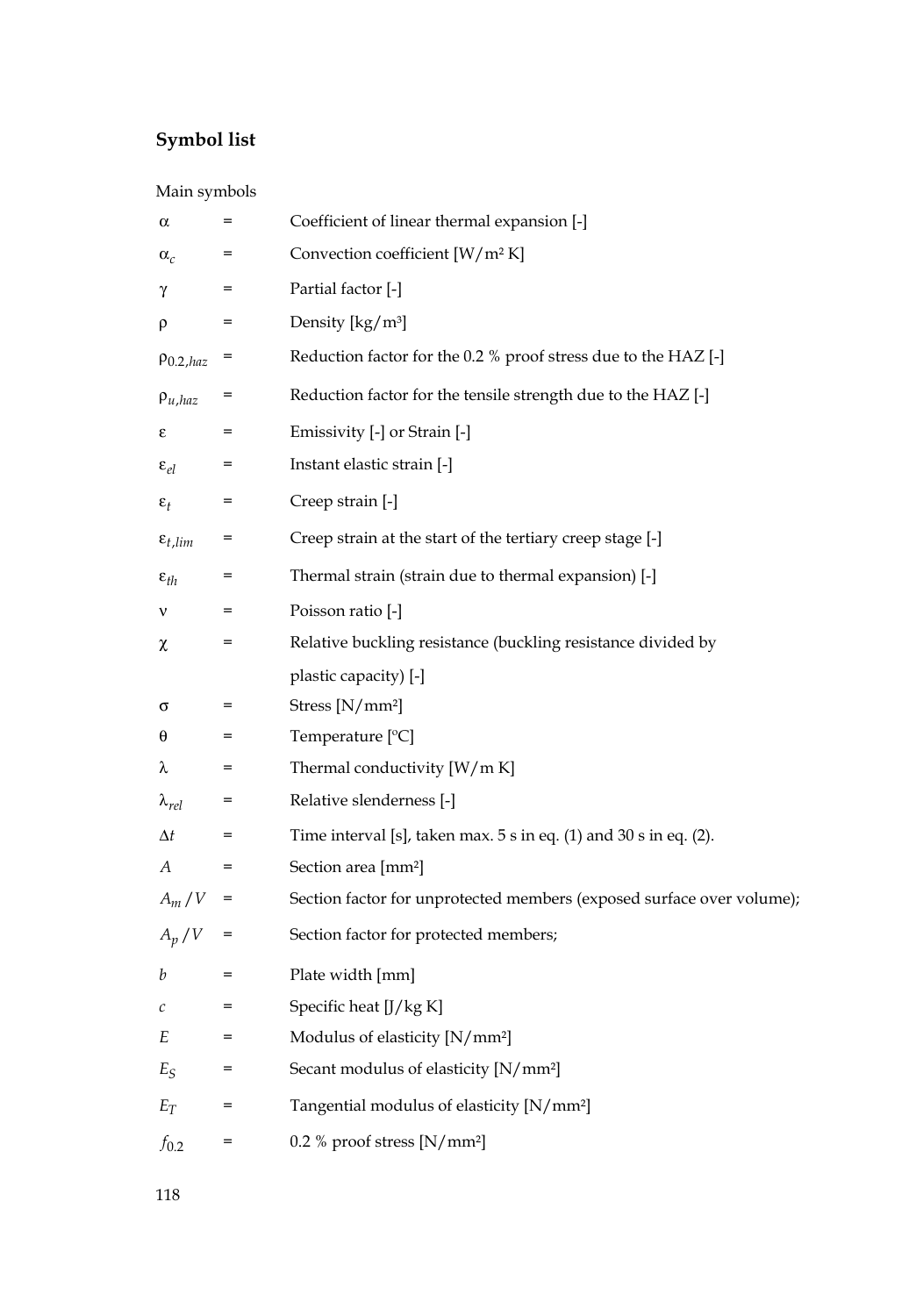| f <sub>2</sub>   | =   | 2 % proof stress $[N/mm^2]$                         |
|------------------|-----|-----------------------------------------------------|
| $F_u$            | $=$ | Flexural or local buckling resistance [kN]          |
| $f_u$            | $=$ | Ultimate tensile strength [N/mm <sup>2</sup> ]      |
| $h_{net,d}$      | $=$ | Design value of the net heat flux per unit area     |
|                  |     | (determined with EN 1991-1-2);                      |
| I                | $=$ | Second moment of area [mm <sup>4]</sup>             |
| k                | $=$ | Spring stiffness                                    |
| $k_{sh}$         | $=$ | Correction factor for the so-called shadow effect;  |
| L                | $=$ | Length [mm]                                         |
| $L_{buc}$        | $=$ | Buckling length [mm]                                |
| $\boldsymbol{n}$ | $=$ | Hardening factor of the Ramberg Osgood relationship |
| t                | =   | Plate thickness [mm]                                |

# Subscripts

| <sub>al</sub> |     | aluminium                             |
|---------------|-----|---------------------------------------|
| g             |     | gas                                   |
| r             |     | radiation                             |
| р             | =   | protection material                   |
| fi            | =   | fire                                  |
| θ             | =   | property at temperature $\theta_{al}$ |
| inel          | $=$ | inelastic                             |
| cr            |     | critical                              |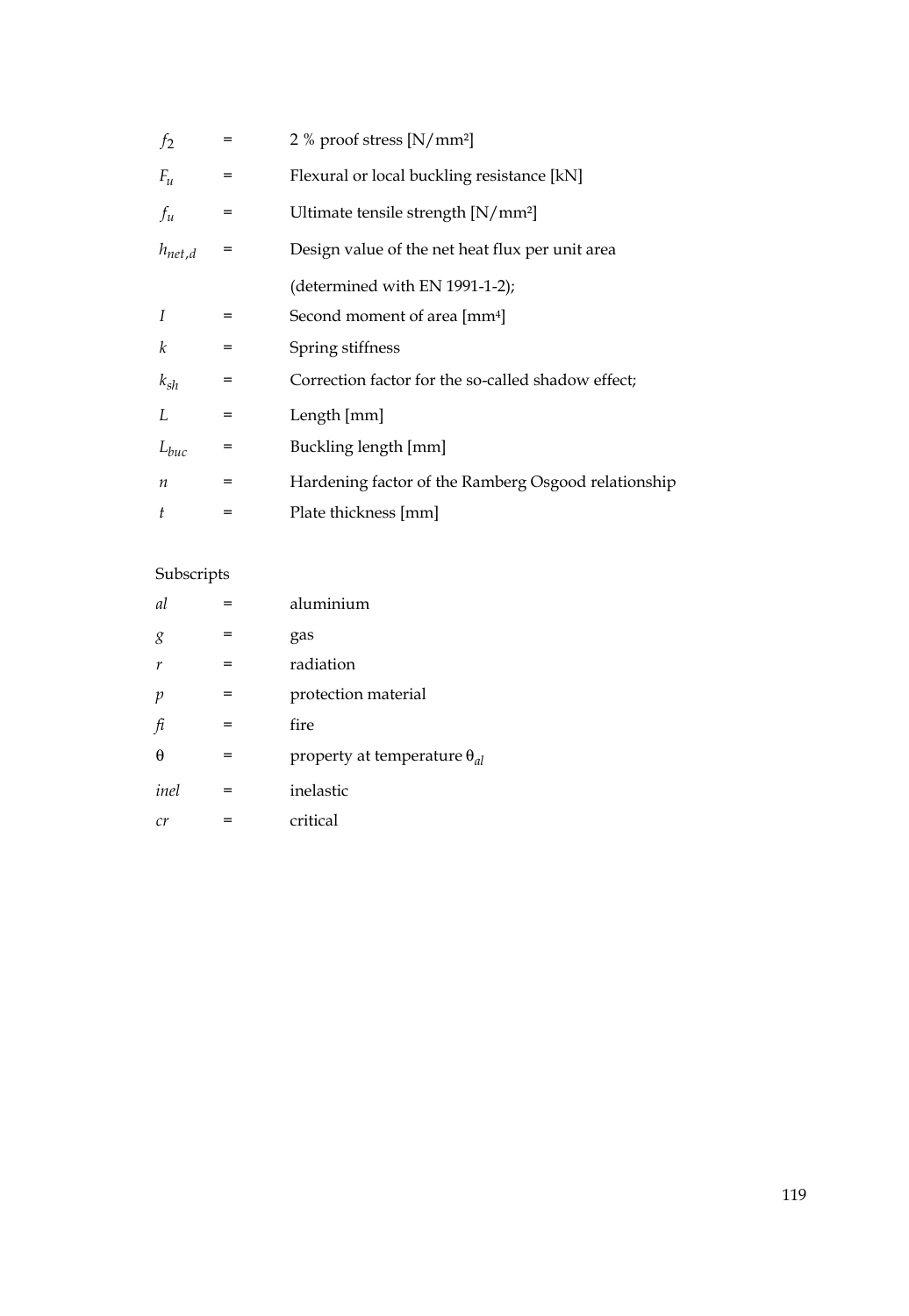# **References**

- [1] Gale W.F., Totemeier, T.C. (2003) *Smithells Metals Reference Book*, 8th ed. Elsevier Butterworth-Heinemann, Amsterdam
- [2] Cadorin, J.F., Pintea, D. and Franssen, J.M. (2004) "The design fire tool ozone V2.0 Theoretical description and validation on experimental fire tests", 1st draft, Université de Liège, département M&S, Rapport interne SPEC/2001-01
- [3] Dorn, J.E. (1954) "Some fundamental experiments on high temperature creep", *Journal of the mechanics and physics of solids*, Vol. 3, pp. 85-116
- [4] Dotreppe, J.C.; Hahn, C.; Haseltine, B.A.; Kersken-Bradley, M.; Krampf, L.; Kruppa, J.; Law, M.; Mathez, J.; Pedersen, E.; Schaumann, P.; Schleich, J.B.; Storti, G. and Twilt, L. (1990) "Actions on structures exposed to fire", Commission of European Communities, Eurocodes Chapter 20
- [5] EN 1993-1-2 (2005) "Eurocode 3: Design of steel structures Part 1-2: General Rules Structural fire design"
- [6] EN 1999-1-2 (2007) "Eurocode 9: Design of aluminium structures Part 1-2: General Rules – Structural fire design"
- [7] Franssen, J.M. and Zaharia, R. (2006) "Design of steel structures subjected to fire background and design guide to Eurocode 3", 2nd ed. University of Liege, Liege
- [8] Harmathy, T.Z. (1967a) "Deflection and failure of steel-supported floors and beams in fire, Symposium on fire test methods-restraint & smoke" 1966 ASTM STP 422, Am. Soc. Testing Mats., pp. 40-62
- [9] Harmathy, T.Z. (1967b) "A comprehensive creep model", *Journal of basic engineering*, Vol. 89, pp. 496-502
- [10]Holman, J.P. (2010) "*Heat Transfer"*, McGraw-Hill Higher Education, Boston
- [11]Kammer, C. (2002) "*Aluminium Taschenbuch 1. Grundlagen und Werkstoffe"*, 16th ed. Aluminium Verlag, Düsseldorf
- [12]Kaufman, J.G. (1999) "Properties of aluminium alloys Tensile, creep and fatigue data at high and low temperatures", ASM international, Metals Park
- [13] Kruppa, J. (1996) "Performance-based code in fire resistance: first attempt by Eurocodes", in: *Proc. of International conference on performance-based codes and fire safety design method*, Ottawa
- [14]Kruppa, J.; Joyeux, D.; Zhao, B. (2005) "Scientific background to the harmonization of structural Eurocodes", *Heron*, Vol 50, pp. 219-236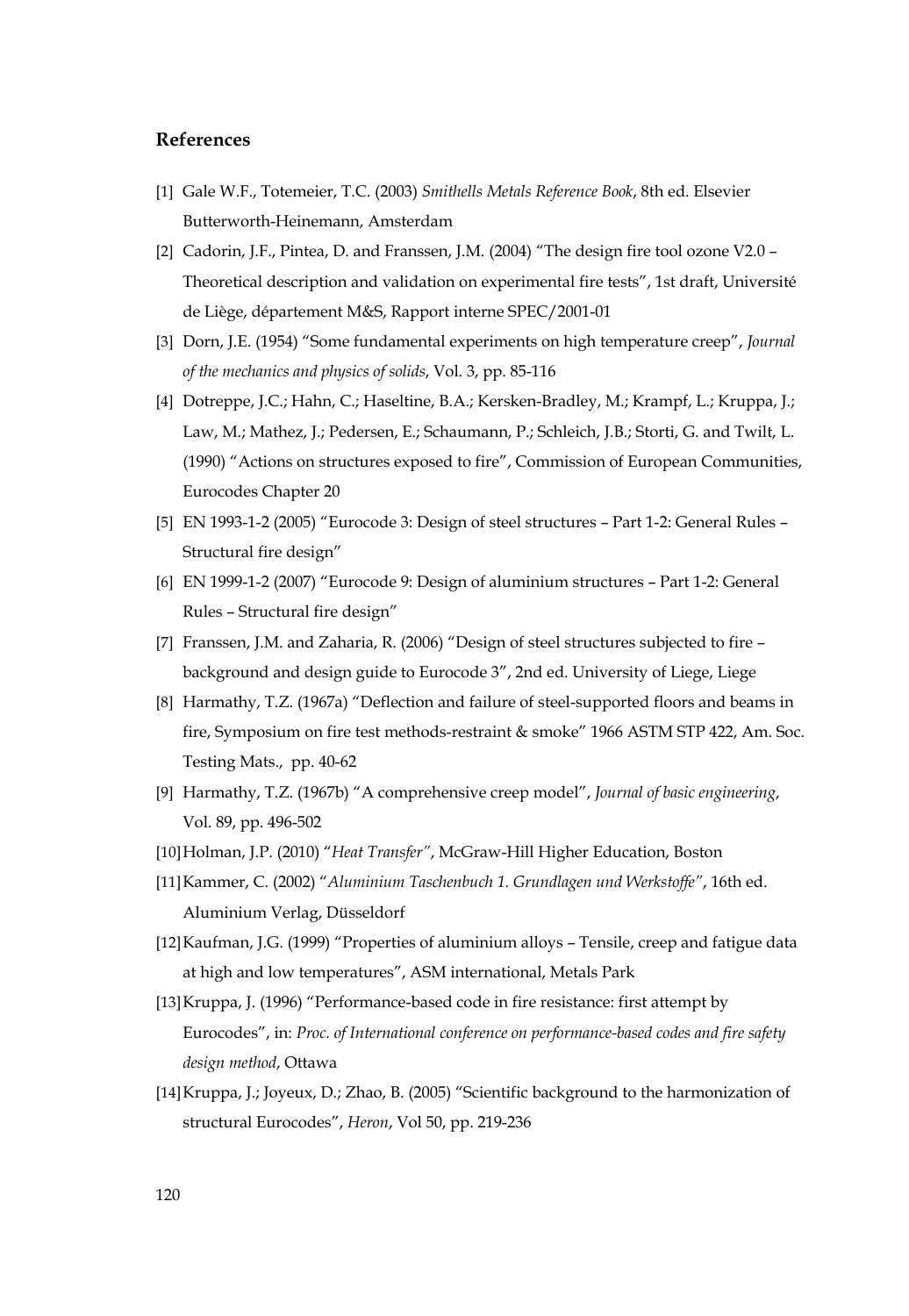- [15]Langhelle, N.K. (1999) "Experimental validation and calibration of nonlinear finite element models for use in design of aluminium structures exposed to fire", Ph.D. thesis, Norwegian University of Science and Technology, Trondheim
- [16] Langhelle, N.K., Eberg, E., Amdahl, J. and Lundberg, S. (1996) "Buckling tests of aluminium columns at elevated temperatures", in: *Proc. of 15th OMAE*, Firenze
- [17]Maljaars, J. and Soetens, F. (2006) "Brandwerendheid aluminium constructies Eindrapport fase A" (in Dutch), TNO report 2006-D-R1062, TNO, Delft
- [18]Maljaars, J. Soetens, F. and Twilt, L. (2006) "Heating of aluminium members exposed to natural fire conditions", in: *Proc. of SIF '06*, Aveiro, pp. 75-88
- [19]Maljaars, J. (2008) "Local buckling of slender aluminium sections exposed to fire", Ph.D. thesis, Eindhoven University of Technology, Eindhoven
- [20]Maljaars, J., Soetens, F. and Katgerman, L. (2008) "Constitutive model for Aluminum Alloys Exposed to Fire Conditions", *Metallurgical and Materials Transactions A*, Vol. 39, pp. 778-789
- [21]Maljaars, J. and Soetens, F. (2009a) "Brandwerendheid aluminium constructies Experimenteel en numeriek onderzoek naar aluminium portalen" (in Dutch), TNO report 034-DTM-2009-03417 and TNO report 034-DTM-2009-03180, TNO, Delft
- [22]Maljaars, J. and Soetens, F. (2009b) "Strength of MIG welded connections in fire exposed aluminium structures", *Journal of Advanced Steel Construction*, Vol. 5, pp. 136- 150
- [23]Maljaars, J. Twilt, L. and Soetens, F. (2009c) "Flexural buckling of fire exposed aluminium columns"*, Fire Safety Journal*, Vol. 44, pp. 711–717
- [24]Maljaars, J., Soetens, F. and Snijder, H.H. (2009d) "Local buckling of aluminium structures exposed to fire. Part 1: tests", *Thin Walled Structures*, Vol. 47, pp.1404-1417
- [25]Maljaars, J., Soetens, F. and Snijder, H.H. (2009e) "Local buckling of aluminium structures exposed to fire. Part 2: finite element models", *Thin Walled Structures*, Vol. 47, pp.1418-1428
- [26]Maljaars, J., Soetens, F. and Snijder, H.H. (2010) "Local Buckling of Fire-Exposed Aluminum Members—A New Design Model"*, Journal of Structural Engineering*, Vol. 136, pp. 66-75
- [27]Van der Meulen, O. R. (2009) "Literature study on Collapse mechanisms of aluminium structures in fire", Eindhoven University of Technology, Eindhoven
- [28]Shanley, F.R. (1947) "Inelastic column theory", *Journal of the aeronautical sciences*, Vol. 14, pp. 261–268